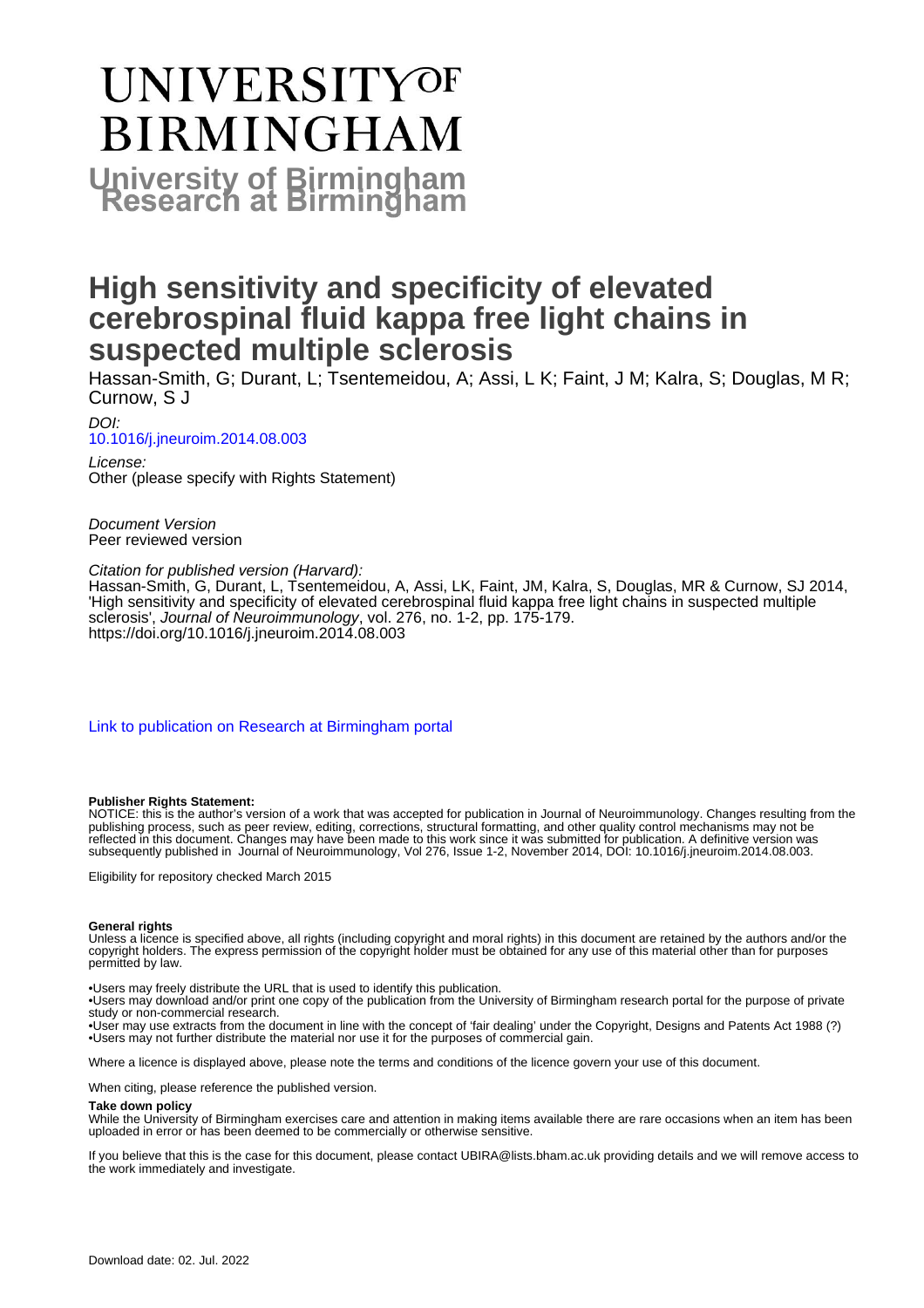#### -- -

High sensitivity and specificity of elevated cerebrospinal fluid kappa free light chains in suspected multiple sclerosis

G. Hassan-Smith, L. Durant, A. Tsentemeidou, L.K. Assi, J.M. Faint, S. Kalra, M.R. Douglas, S.J. Curnow

| PII:       | S0165-5728(14)00236-7               |
|------------|-------------------------------------|
| DOI:       | doi: 10.1016/j.jneuroim.2014.08.003 |
| Reference: | JNI 475966                          |

To appear in: *Journal of Neuroimmunology*

Received date: 24 June 2014 Revised date: 30 July 2014 Accepted date: 1 August 2014



Please cite this article as: Hassan-Smith, G., Durant, L., Tsentemeidou, A., Assi, L.K., Faint, J.M., Kalra, S., Douglas, M.R., Curnow, S.J., High sensitivity and specificity of elevated cerebrospinal fluid kappa free light chains in suspected multiple sclerosis, *Journal of Neuroimmunology* (2014), doi: [10.1016/j.jneuroim.2014.08.003](http://dx.doi.org/10.1016/j.jneuroim.2014.08.003)

This is a PDF file of an unedited manuscript that has been accepted for publication. As a service to our customers we are providing this early version of the manuscript. The manuscript will undergo copyediting, typesetting, and review of the resulting proof before it is published in its final form. Please note that during the production process errors may be discovered which could affect the content, and all legal disclaimers that apply to the journal pertain.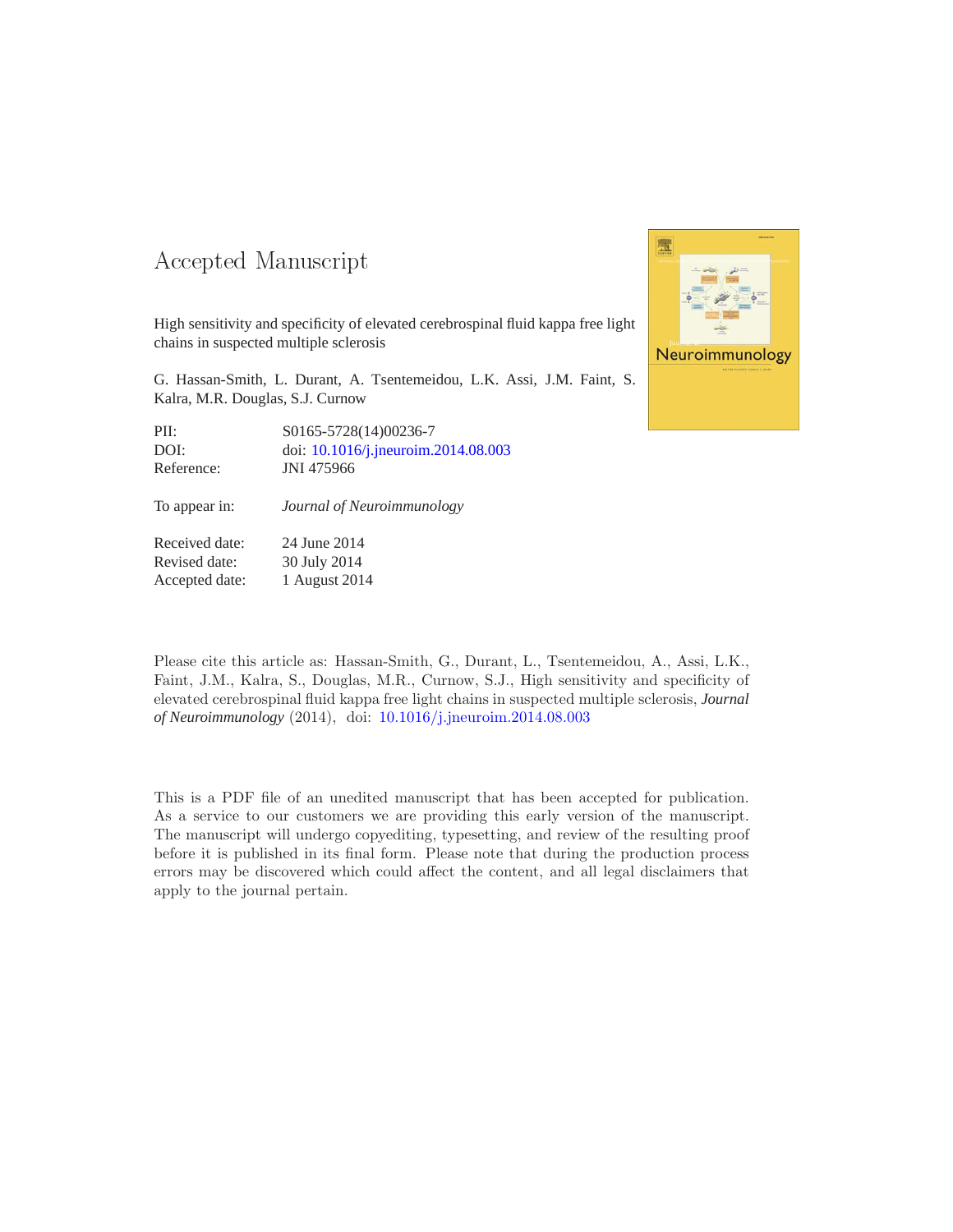#### **Title:**

High sensitivity and specificity of elevated cerebrospinal fluid kappa free light chains in suspected multiple sclerosis

#### **Authors:**

<sup>a</sup>Hassan-Smith G., <sup>a</sup>Durant L., <sup>b</sup>Tsentemeidou A., <sup>c</sup>Assi L.K., <sup>c</sup>Faint J.M., <sup>a,d</sup>Kalra S.,  $a,e,1}$ Douglas M.R.,  $a,1$ Curnow S.J.

#### **Affiliations:**

ultiple sclerosis<br>
ith G., <sup>a</sup>Durant L., <sup>b</sup>Tsentemeidou A., <sup>c</sup>Assi L.K., <sup>c</sup>Faint J.M., <sup>a.d</sup>Ki<br>
M.R., <sup>a.1</sup>Curnow S.J.<br>
:<br>
Translational Inflammation Research, School of Immunity and Inf<br>
ind Dental Sciences, University <sup>a</sup>Centre for Translational Inflammation Research, School of Immunity and Infection, College of Medical and Dental Sciences, University of Birmingham, Birmingham, U.K., <sup>b</sup>University Witten/Herdecke, Germany, <sup>c</sup>The Binding Site Group Ltd, Birmingham, U.K., <sup>d</sup>Neurology Department, University Hospital North Staffordshire, Stoke-on-Trent, U.K., <sup>e</sup>Department of Neurology, Dudley Group NHS Foundation Trust, Russells Hall Hospital, Dudley, U.K.

<sup>1</sup>Joint senior authors

#### **Corresponding author:**

Dr S. John Curnow

Centre for Translational Inflammation Research, School of Immunity and Infection, College of Medical and Dental Sciences, University of Birmingham, Birmingham, U.K e-mail: s.j.curnow@bham.ac.uk Tel: +44 (0) 121 3713257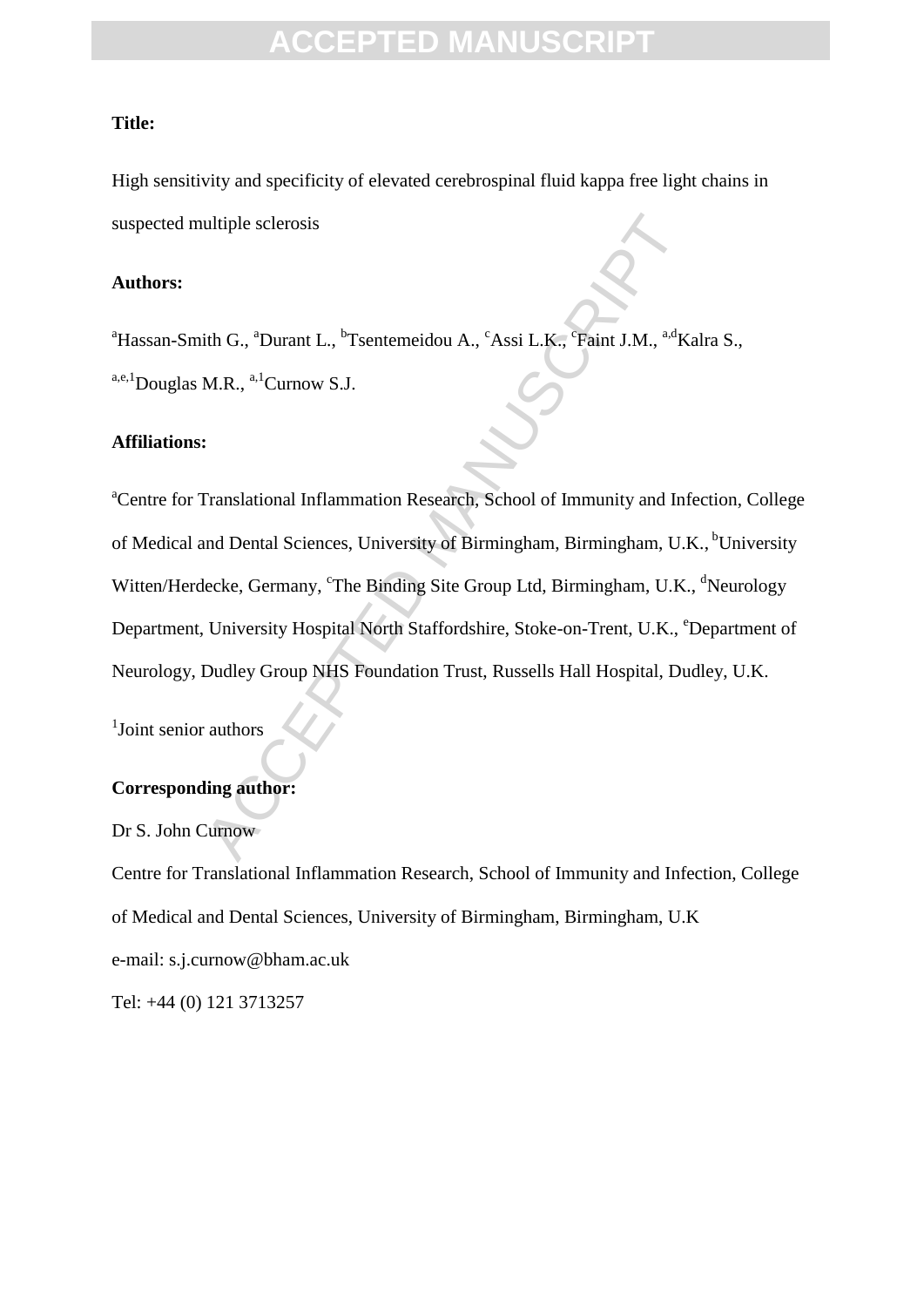#### **Abstract**

S), by detecting CSF-specific oligoclonal bands (OCB). More recorreported CSF free light chains (FLC) as an alternative. We show concentrations were highly sensitive - more than OCB testing - and balaed syndrome, relapsing Cerebrospinal fluid (CSF) analysis is routinely used in the diagnostic work-up of multiple sclerosis (MS), by detecting CSF-specific oligoclonal bands (OCB). More recently, several studies have reported CSF free light chains (FLC) as an alternative. We show that absolute CSF  $\kappa$ FLC concentrations were highly sensitive - more than OCB testing - and specific for clinically isolated syndrome, relapsing remitting and primary progressive MS. Measurement of  $\kappa$ FLC alone was sufficient. Our results suggest that CSF  $\kappa$ FLC levels measured by nephelometry, if validated in a larger series, are a preferred test to OCB analysis in the diagnostic work-up of patients suspected of having MS.

#### **Keywords**

Multiple sclerosis; Oligoclonal bands; Free light chains

#### **Highlights**

 $CSF \kappa$  free light chains in multiple sclerosis are sensitively measured by nephelometry  $CSF \kappa$  free light chains were highly specific for multiple sclerosis Analysis of  $CSF$   $\kappa$  free light chain concentration alone is a sufficient measurement

#### **Abbreviations**

FLC - free light chains; OCB - oligoclonal bands; CIS - clinically isolated syndrome; CSF cerebrospinal fluid; RR-MS - relapsing remitting MS; PP-MS - primary progressive MS.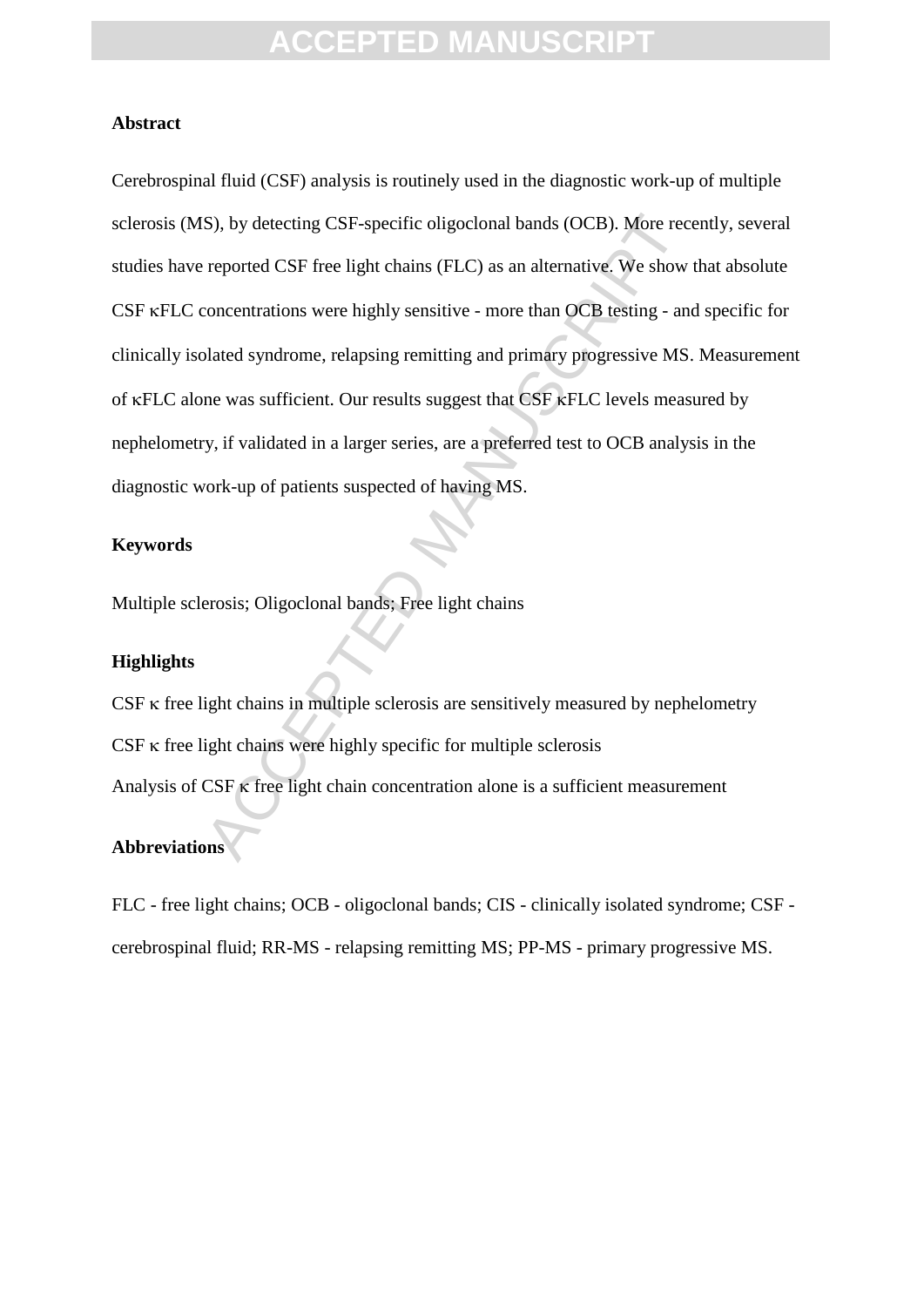#### **1. Introduction**

activation of autoreactive T cells that in turn activate microglia and<br>s, which cause demyelination and subsequent neurological damag<br>nder and Hafler, 2012). In addition, meningeal ectopic B cell folli<br>s in the CSF have be The pathogenesis of multiple sclerosis (MS) involves inflammatory demyelination, thought to involve the activation of autoreactive T cells that in turn activate microglia and recruit macrophages, which cause demyelination and subsequent neurological damage (Disanto et al. , 2010; Nylander and Hafler, 2012). In addition, meningeal ectopic B cell follicles and plasmablasts in the CSF have been reported; these cells are also likely to contribute to the pathology of MS (Aloisi et al. , 2010; Meinl et al. , 2006). Despite refinements in MRI imaging protocols for the diagnosis of MS, the detection of intrathecal immunoglobulin, produced by these central nervous system resident B cells, continues to be an important component of the diagnostic pathway for MS (Katsavos and Anagnostouli, 2013; Tumani et al. , 2009). In addition to diagnostic information, particularly when MRI imaging is inconclusive, the presence of CSF specific OCB may provide prognostic information, for example in the prediction of conversion from clinically isolated syndrome (CIS), the first presenting neurological event, to relapsing remitting disease (RR-MS) (Villar et al. , 2012).

Traditionally, the assay for the presence of CSF immunoglobulin is performed using gel isoelectrofocusing and immunoblotting, allowing the visualisation of oligoclonal bands which may or may not be mirrored in the matched serum sample (Katsavos and Anagnostouli, 2013; Tumani et al., 2009). There are many difficulties with this test including requirements for a matched serum sample, manual handling, limited sensitivity and the potential for subjective interpretation. In an attempt to address these issues, a number of recent studies have employed the detection of CSF free light chains (FLC) as a measure of intrathecal immunoglobulin synthesis (Arneth and Birklein, 2009; Duranti et al. , 2013; Kaplan et al. , 2013; Presslauer et al. , 2008; Senel et al. , 2014; Villar et al., 2012). Light chains are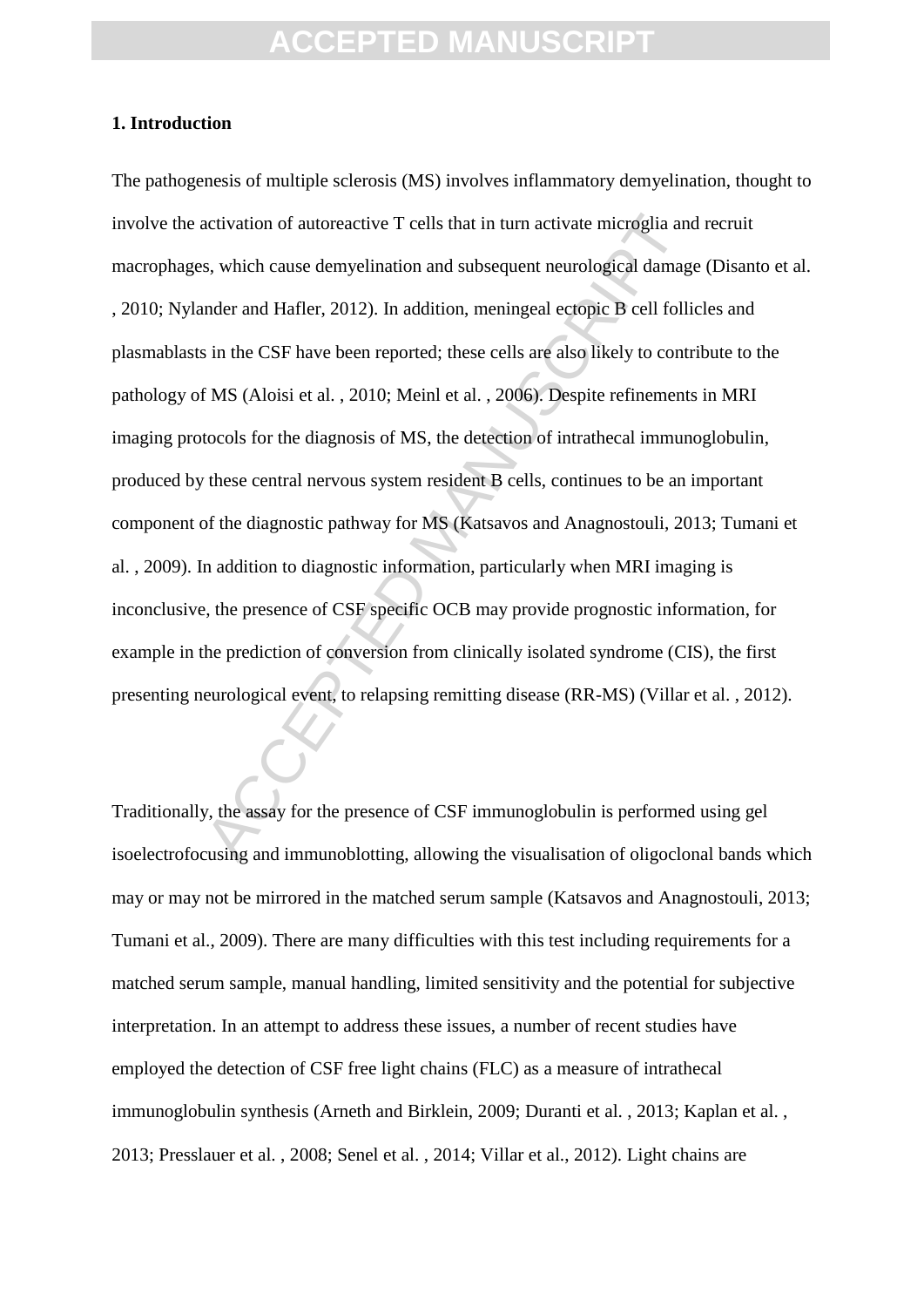Experimentation of the Cartalanta Carta Carta Carta Carta Carta Carta Carta Carta Carta Carta Carta Carta Carta Carta Carta Carta Carta Carta Carta Carta Carta Carta Carta Carta Carta Carta Carta Carta Carta Carta Carta C produced in excess during antibody formation and are secreted from the plasma cells/plasmablasts, with a serum half-life of 2-6 hours primarily through renal clearance (Solling, 1981). This pathway is absent for the CSF and FLC levels may therefore remain elevated for prolonged periods, to the point where even very small amounts of intrathecal FLC synthesis become detectable. The majority of studies on FLC in the CSF have shown an increased sensitivity and specificity for MS diagnosis as compared to traditional OCB detection (Arneth and Birklein, 2009; Duranti et al., 2013; Kaplan et al., 2013; Presslauer et al., 2008; Villar et al., 2012). However, the specific results vary according to the assay methodology, using either ELISA or nephelometry (Senel et al., 2014) which may have different sensitivities, and with the use of an index measure of FLC (Duranti et al., 2013; Messaoudani et al. , 2014; Presslauer et al., 2008), for example (CSF FLC/serum FLC)/(CSF albumin/serum albumin). In our study we have performed analysis of  $\kappa$  and  $\lambda$  FLC by nephelometry and demonstrate that the concentration of  $\kappa FLC$  alone provides a high degree of sensitivity and specificity in MS.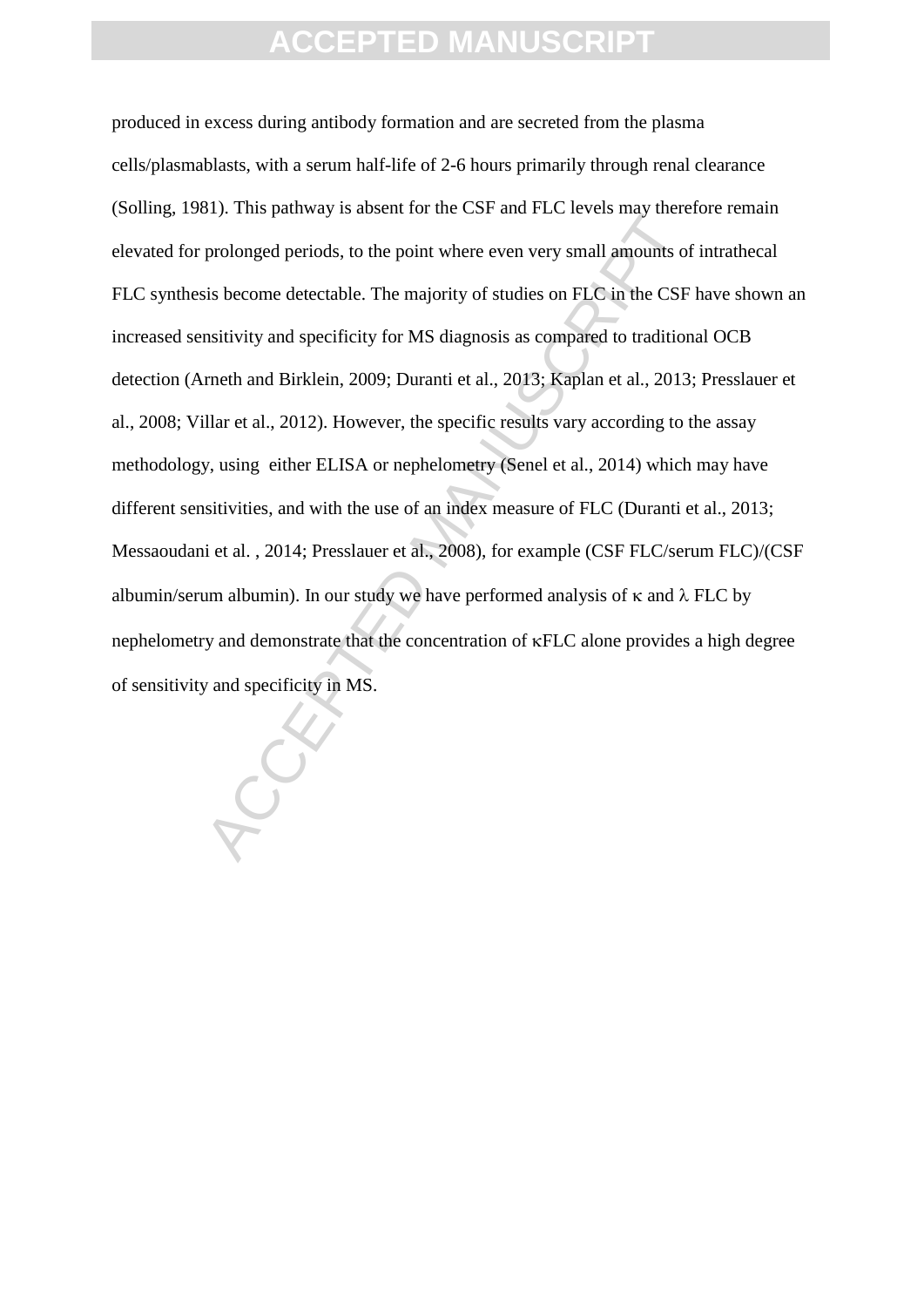#### **2. Materials and Methods**

#### **2.1 Study Subjects**

Ethical approval for the study was provided by the Human Biorepository Research Centre (HBRC), University of Birmingham. All subjects provided written informed consent to participate in this study. Between February 2011 and September 2013, matched serum and CSF samples were prospectively collected from 160 patients who underwent routine diagnostic lumbar puncture as elective cases on the Neurology day-case unit at the Queen Elizabeth Hospital, Birmingham (QEHB).

oval for the study was provided by the Human Biorepository Reserviversity of Birmingham. All subjects provided written informed c in this study. Between February 2011 and September 2013, matches were prospectively collecte The following diagnostic groups were established: CIS, RR-MS, primary progressive MS (PP-MS), fulfilling the criteria of dissemination in space and time for diagnosis of MS according to recent criteria (Polman et al. , 2011), other neurological inflammatory diseases (ONID) and other neurological diseases (OND). CIS patients therefore had evidence of one attack, with objective clinical evidence of one lesion, but no evidence of dissemination in time (clinically or radiologically). The majority of MS patients were not receiving any disease-modifying treatment at time of lumbar puncture except one PP-MS patient who was taking methotrexate and one RR-MS patient who had been prescribed TYSABRI®, but had not received it in the 30 days prior to lumbar puncture. Two MS patients (one CIS and one RR-MS) had received a course of steroid therapy in the month prior to CSF collection. The details of the patient cohorts are given in Table 1.

#### **2.2. Preparation of CSF and serum**

Peripheral blood was collected in serum clotting tubes (Serum Sep Vacuette; Greiner BioOne, Germany) and allowed to clot for 20 min at room temperature before centrifugation (700*g*, 20 min), and stored at -80°C until analysis. A mean volume of 6 ml (range 2-24 ml) of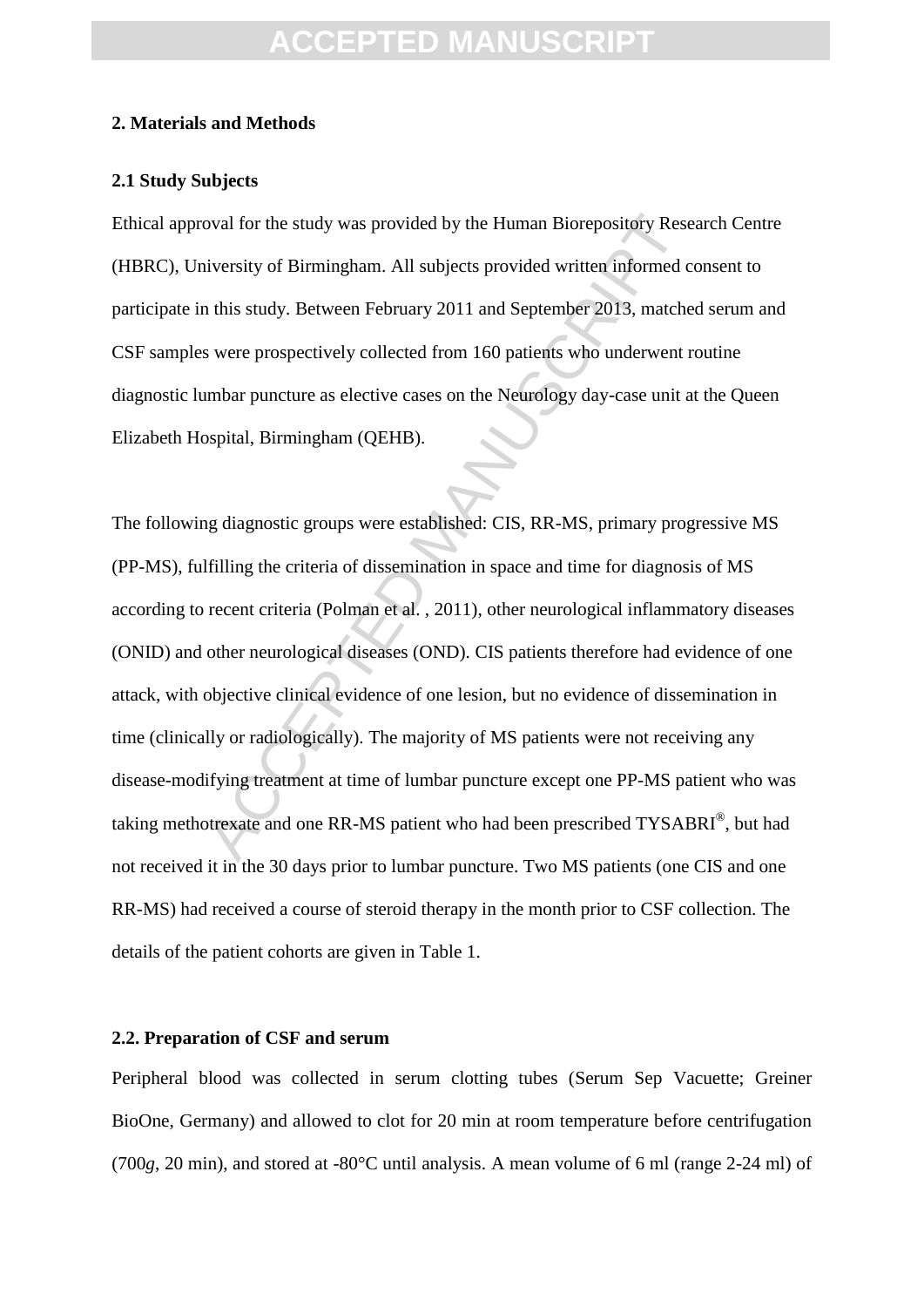CSF was obtained by non-traumatic lumbar puncture. CSF was centrifuged (400*g*, 8 min) and the supernatant collected and frozen at  $-80^{\circ}$ C until analysis. The cell pellet was analyzed by flow cytometry (Cyan ADP High Performance flow cytometer; Beckman Coulter, High Wycombe, UK), with the addition of counting beads (Life Technologies, U.K.) to obtain a lymphocyte count. Only matched serum and CSF samples with adequate volume were included for analysis in the study.

#### **2.3. Free light chain quantification**

Cystal TD1 Tight Performance Tow Cylonice, Ecclaminated TCK, Secretation of counting beads (Life Technologies, U<br>count. Only matched serum and CSF samples with adequat<br>analysis in the study.<br>
Ant chain quantification<br>
tra FLC concentrations were measured by nephelometry using the latex particle-enhanced, Freelite® κ and λ immunoassays (The Binding Site Group Ltd, Birmingham, U.K.) (Bradwell et al., 2001) on a Dade-Behring BN  $TM$  II Analyser, following the manufacturer's instructions. CSF samples were measured without dilution. Normal serum reference intervals were used:  $\kappa$ FLC 3.3 – 19.4 mg/L and  $\lambda$ FLC 5.7 – 26.3 mg/L with an assay sensitivity of < 1 mg/L (Katzmann et al. , 2002). Normal CSF reference intervals have not been defined. The limit of detection for the κFLC assay was 0.06 mg/L and 0.05 mg/L for the λFLC assay.

#### **2.4 Data analysis**

Data were analysed using GraphPad Prism 5 (GraphPad Software Inc., CA, USA). Statistical analysis used non parametric testing as specified.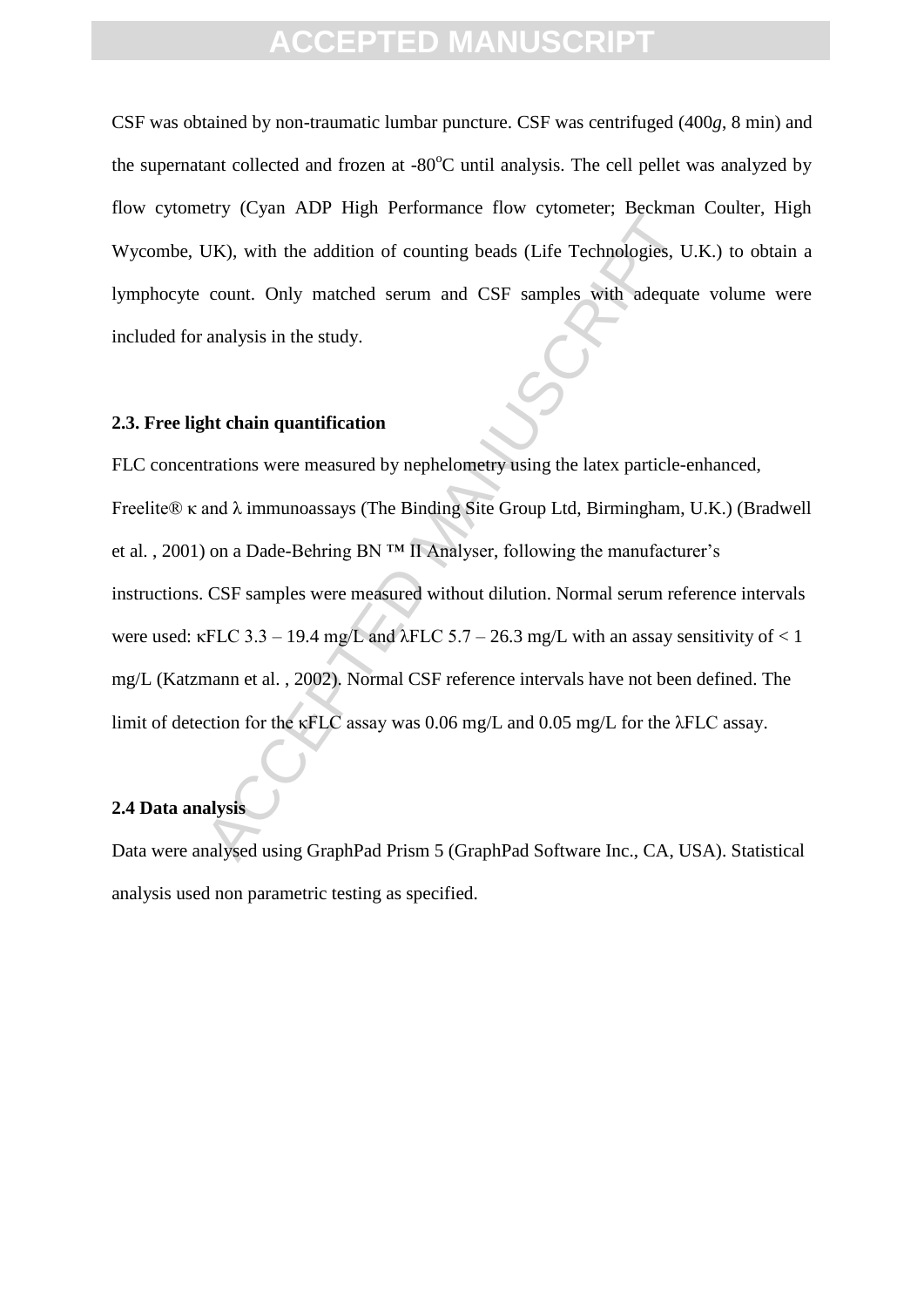#### **3. Results**

#### **3.1 Measurement of FLC**

f CSF  $\kappa$ FLC were significantly elevated in all 3 MS groups, CIS, compared to either the OND or ONID control groups (Fig. 1A, Ta levels of CSF  $\lambda$ FLC, although elevated in all MS groups as compared to reach statistical The levels of CSF  $\kappa$ FLC were significantly elevated in all 3 MS groups, CIS, PP-MS, and RR-MS, as compared to either the OND or ONID control groups (Fig. 1A, Table 2). By contrast, the levels of CSF  $\lambda$ FLC, although elevated in all MS groups as compared to OND and ONID, failed to reach statistical significance in all cases; for the CIS and PP-MS groups there was a significant increase as compared to OND but not ONID. Interestingly, for the RR-MS group CSF  $\lambda$ FLC levels were significantly elevated as compared to both OND and ONID groups (Fig. 1B). There were no significant differences in the levels of CSF  $\kappa$  or  $\lambda$ FLC between the MS groups, or serum  $\kappa$  or  $\lambda$  FLC between all groups (Fig. 1 C,D). The levels of CSF  $\kappa$ FLC approached those detectable in the serum (Table 2).

Receiver operator characteristic (ROC) analysis revealed that measurement of  $CSF$   $\kappa$ FLC levels produced a high degree of sensitivity and specificity (Fig. 2 A,B), which was far superior to that with  $\lambda FLC$  (Fig. 2 C,D), and not further enhanced by combining the values for CSF  $\kappa$  and  $\lambda$ FLC (Fig. 2 E,F, Table 3), although the area under the curve was slightly elevated. For comparison of the measurement of  $\kappa$  and  $\lambda$ FLC, as well as ratio measurements, the cut-off used was the level that resulted in a specificity of 98%. The characteristics of the ROC analysis were maintained for both the CIS alone (Fig. 2B,D,F), and when analysing all MS cohorts as a single group (Fig. 2A, C, E). A comparison of the CSF OCB and  $\kappa$ FLC data for the MS group showed that there was a significant elevation of  $CSF$   $\kappa FLC$  in the  $CSF$ OCB positive *vs.* negative group (Fig. 2G). Importantly, 4/6 MS patients (2 CIS, 1 PP-MS, 1 RR-MS) that returned a negative CSF OCB test were positive for CSF  $\kappa$ FLC when using a cut-off of 0.9 mg/L. A single RR-MS patient with a positive CSF OCB was very marginal at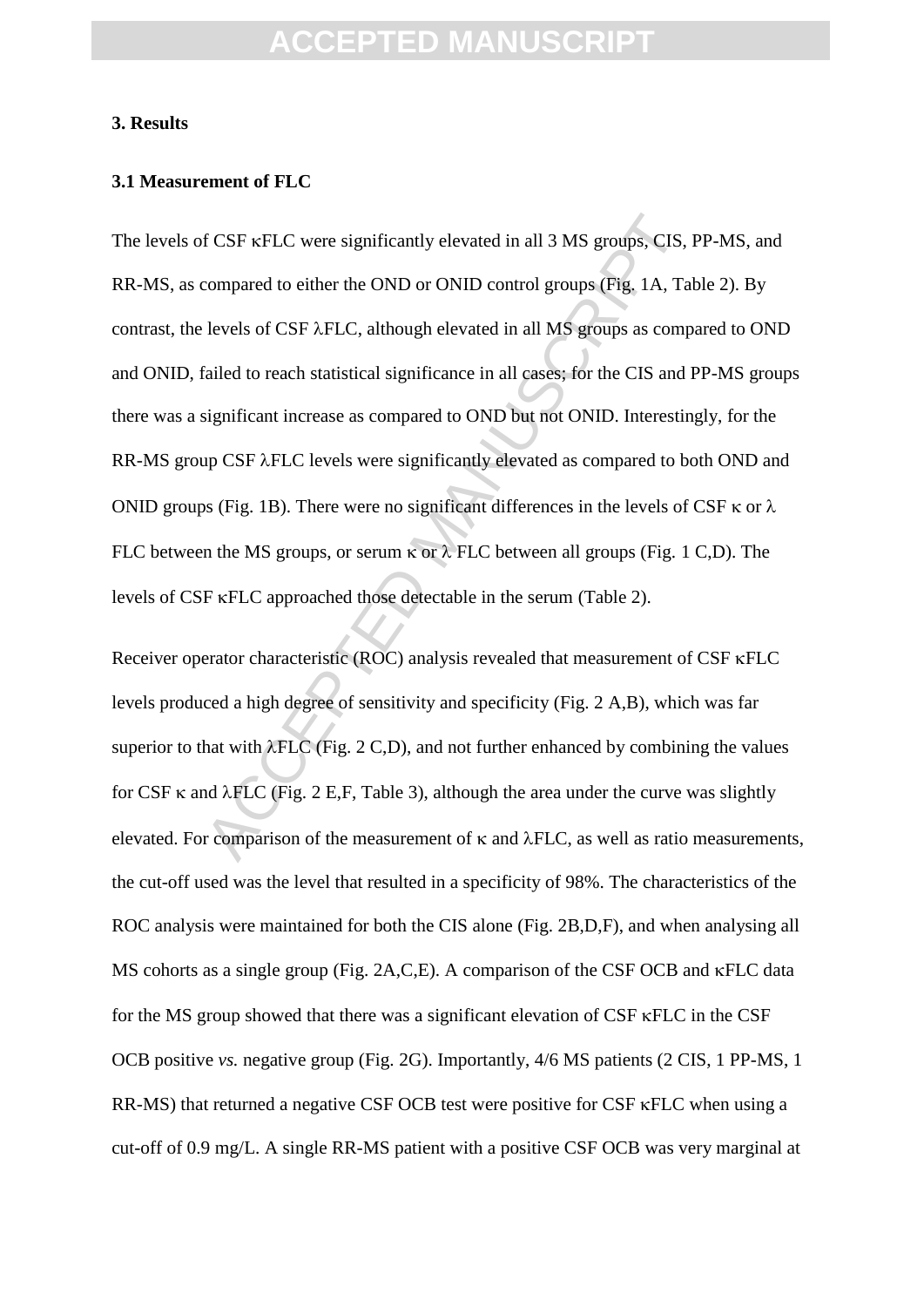this cut-off (0.95 mg/L) and one non-MS patient, that interestingly was also positive for the OCB test, was positive for CSF  $\kappa$ FLC. There were two patients in the MS group (1 CIS, 1 RR-MS) that remained negative for both tests.

Fernance diegative for boothesis.<br>
for potential influence of a breakdown of endothelial barriers in th<br>
was also measured. The ratio of CSF FLC to total protein, for bot<br>
similar patterns and levels of significance to tho To account for potential influence of a breakdown of endothelial barriers in the CNS, total CSF protein was also measured. The ratio of CSF FLC to total protein, for both  $\kappa$  and  $\lambda$  FLC, showed very similar patterns and levels of significance to those using the CSF FLC measurement alone (Fig. 3A,B). Although ROC analysis demonstrated that the sensitivity and specificity were very high, they did not increase above the level for FLC alone (Fig. 3C, Table 3). A similar analysis of CSF to serum FLC ratios also showed similar results but again failed to enhance sensitivity or specificity (data not shown). There was no correlation with T2 lesion load (Fig. 4A), but there was a weak but significant correlation between CSF  $\kappa$ FLC and the concentration of lymphocytes in the CSF (Fig. 4B).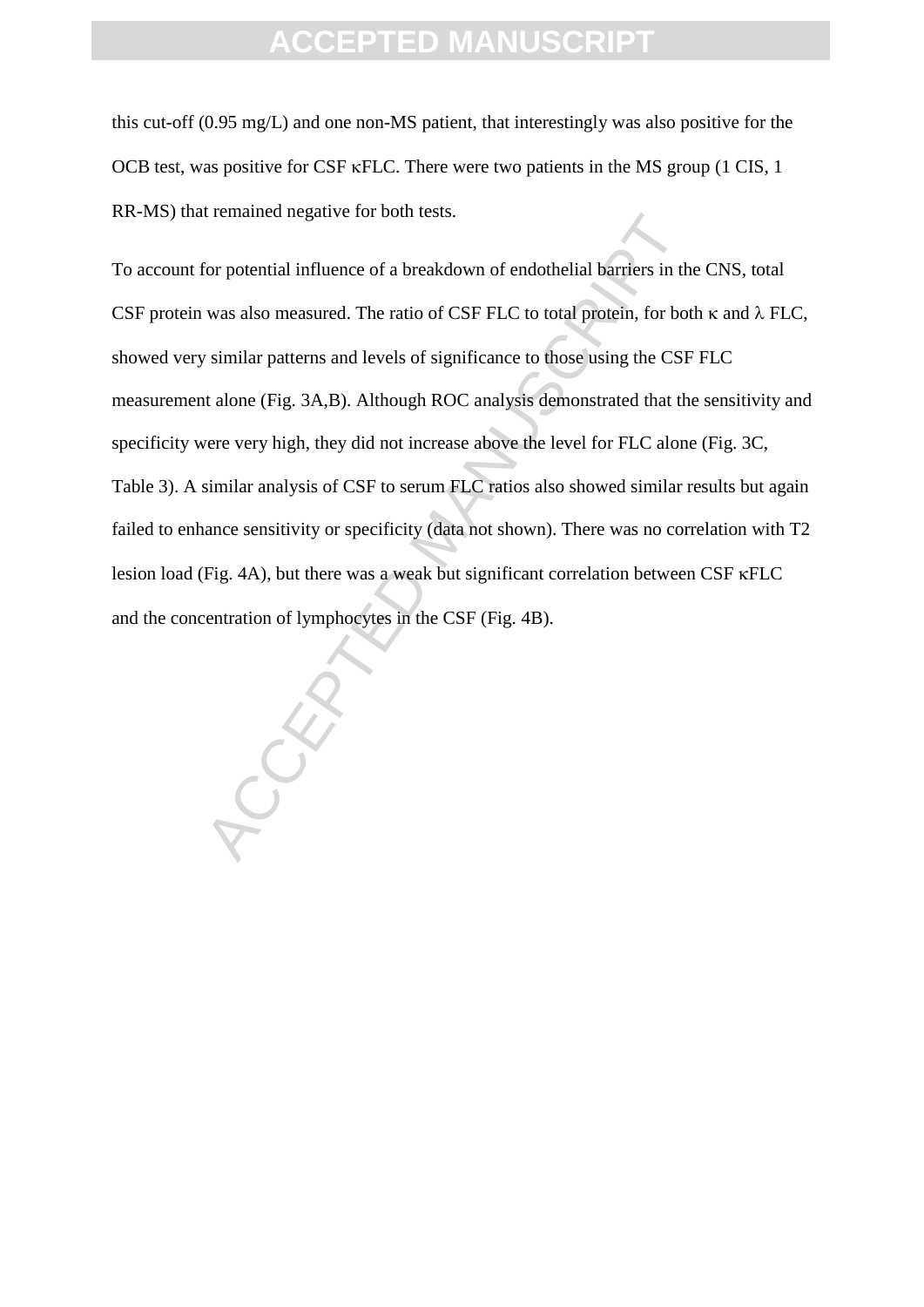#### **Discussion**

The and specific for end, 11 and also that the mass of the mass of the mass of the mass of the mass of the mass of the mass of the traditional OCB testing. These data add to tudies that have shown the utility of CSF FLC m In this study we have demonstrated that nephelometric measurement of  $\kappa FLC$  in CSF is highly sensitive and specific for CIS, PP-MS and RR-MS, classifying a number of individuals that were negative using traditional OCB testing. These data add to the growing number of studies that have shown the utility of CSF FLC measurement in the diagnosis of MS (Duranti et al., 2013; Kaplan et al., 2013; Messaoudani et al., 2014; Presslauer et al., 2008; Senel et al., 2014), and that this assay can be more sensitive than OCB testing. In addition we show that a  $\kappa$  FLC concentration measurement alone is sufficient to provide this high level of sensitivity and specificity in suspected MS. If validated in a larger series, this method will be an easier way of studying intrathecal immunoglobulin synthesis with a sensitivity and specificity at least comparable to that of oligoclonal IgG bands.

The samples were collected prospectively for diagnosis and we are currently awaiting followup data on the CIS (n=21) group to determine the frequency and rate of conversion to definitive MS. Given the concordance with the OCB data it is likely that the majority will relapse given enough time. Reports also suggest that FLC measurements might predict conversion to MS (Villar et al., 2012), so it will be important to determine if the FLC measurement alone is sufficient to predict conversion and/or relate to the frequency of future relapses and/or disease progression as this could provide prognostic information and potentially inform treatment approaches. There were a small number of outlier samples, which did not show the predicted levels of  $\kappa$ FLC in the CSF, and it will be interesting to determine in follow-up if these ultimately were clinically misclassified or display a different disease phenotype.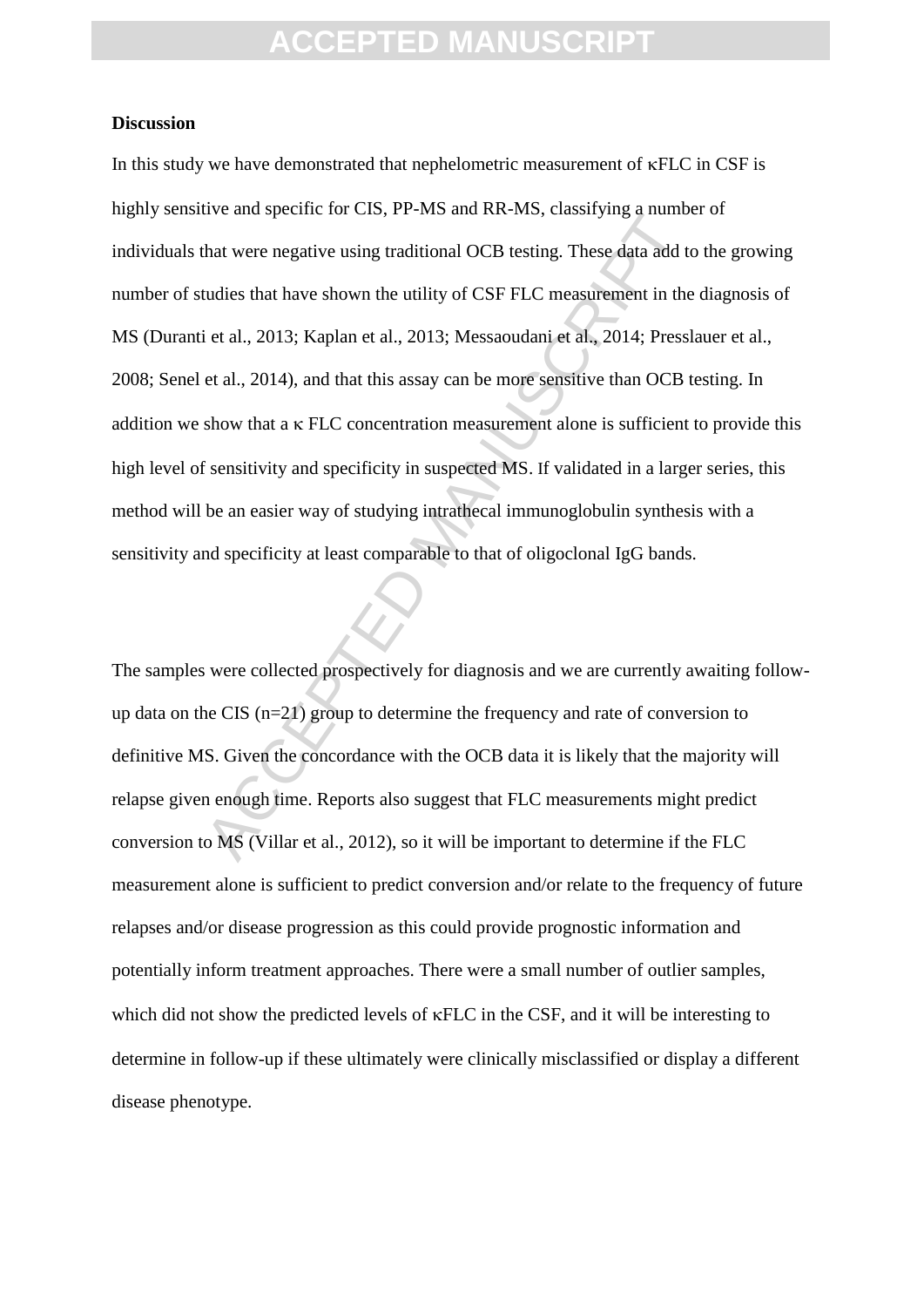AS correlated with cellularity of the CSF. There may be a numbe<br>ion, which fall beyond the scope of this current study but are the sestigations. Firstly, the cellular infiltrate is known to include B cel<br>Meinl et al., 2006 The levels of CSF  $\kappa$ FLC have been shown to relate to the number of CSF cells (Senel et al.,  $2014$ ), and we were able to confirm that CSF  $\kappa$ FLC levels in a combined cohort of CIS, PP-MS and RR-MS correlated with cellularity of the CSF. There may be a number of reasons for this association, which fall beyond the scope of this current study but are the subject of ongoing investigations. Firstly, the cellular infiltrate is known to include B cells and plasma cells/blasts (Meinl et al., 2006) and therefore the amount of secreted antibody and associated excess FLC may be proportional to the number of these cells in the CSF. The increased levels of CXCL13 in MS CSF (Khademi et al. , 2011), which were also shown to correlate with FLC levels (Senel et al., 2014) suggest that this may indeed be the case but this requires confirmation by direct measurement of plasma cell/blast number and FLC levels. Secondly, at least some of the FLC may be coming from tissue-resident plasma cells/blasts, and the FLC levels are therefore more likely to be related to the degree of tissue inflammation. This may be related to the time since the beginning of the CIS or relapse, as CSF samples are collected at varying time points after onset of the neurological episode.

The measurement of  $\kappa$ FLC, rather than the whole antibody molecule, is currently based on the superior sensitivity of the FLC assay. The detection of different isotypes of Ig associated with  $\kappa$  (or  $\lambda$ ) FLC might provide further diagnostic or prognostic information, but their utility in MS has yet to be determined. Although nephelometry is widely used within clinical diagnostic laboratories, an ELISA format could also be of benefit in some laboratories that do not have access to nephelometry equipment. However, a recent study by Senel et al., who used an ELISA based system, failed to show any increased sensitivity or specificity of the FLC assay over traditional OCB testing (Senel et al., 2014). The very high values for both sensitivity and specificity in our study using nephelometry, allowed detection of FLC in some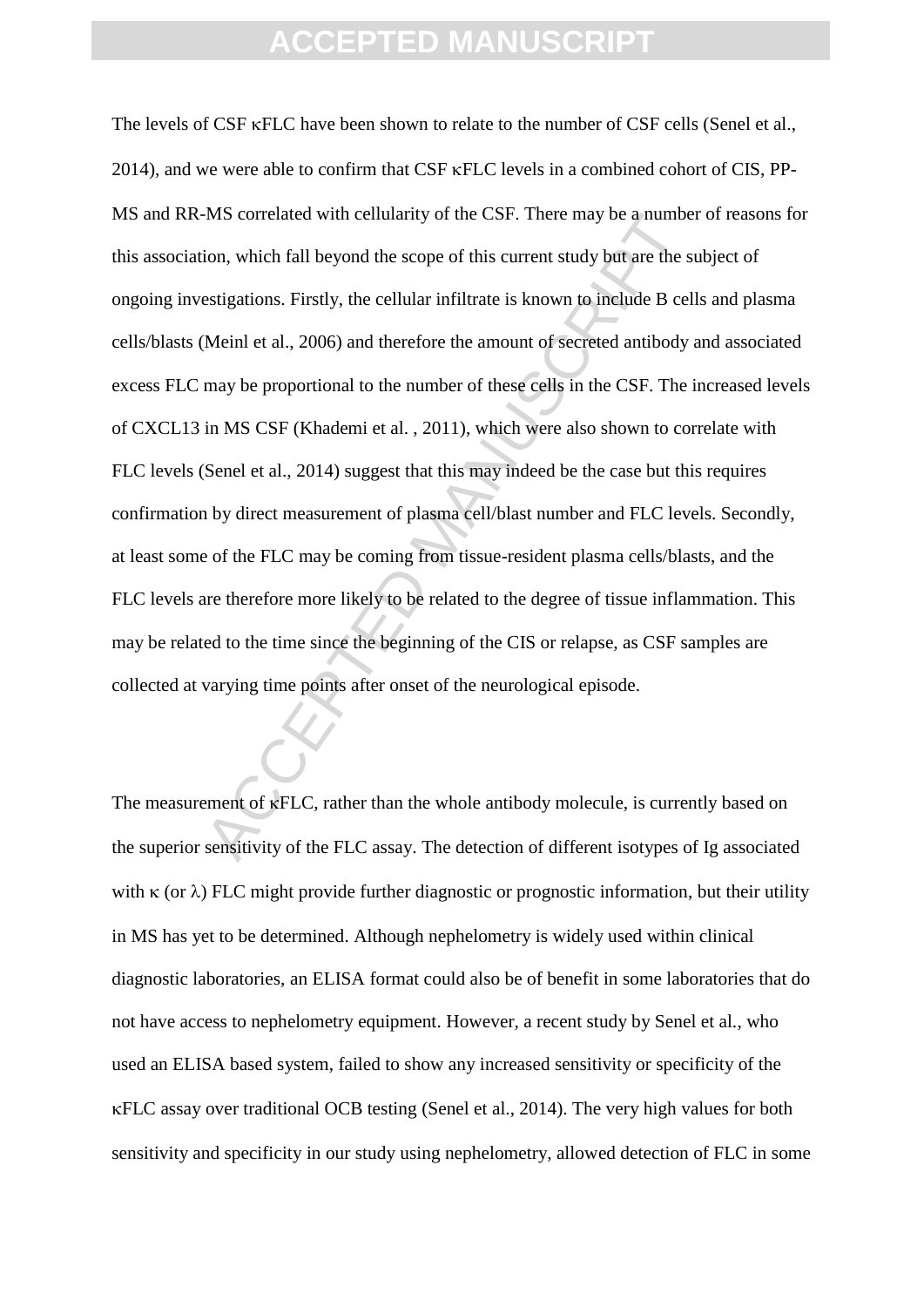OCB negative samples from CIS and RR-MS patients and combined with data from other recent studies using the same technique (Duranti et al., 2013; Presslauer et al., 2008; Villar et al., 2012), suggest that this nephelometric test for  $\kappa FLC$ , even when used without an index measurement, provides an excellent test for the confirmation of CIS/MS. If validated in a larger series, the use of this more sensitive test would allow for early treatment with the increasingly large range of immunomodulatory treatments becoming available, and potentially provide prognostic information on the likelihood of early conversion to MS (Villar et al., 2012).

TOCKPAND M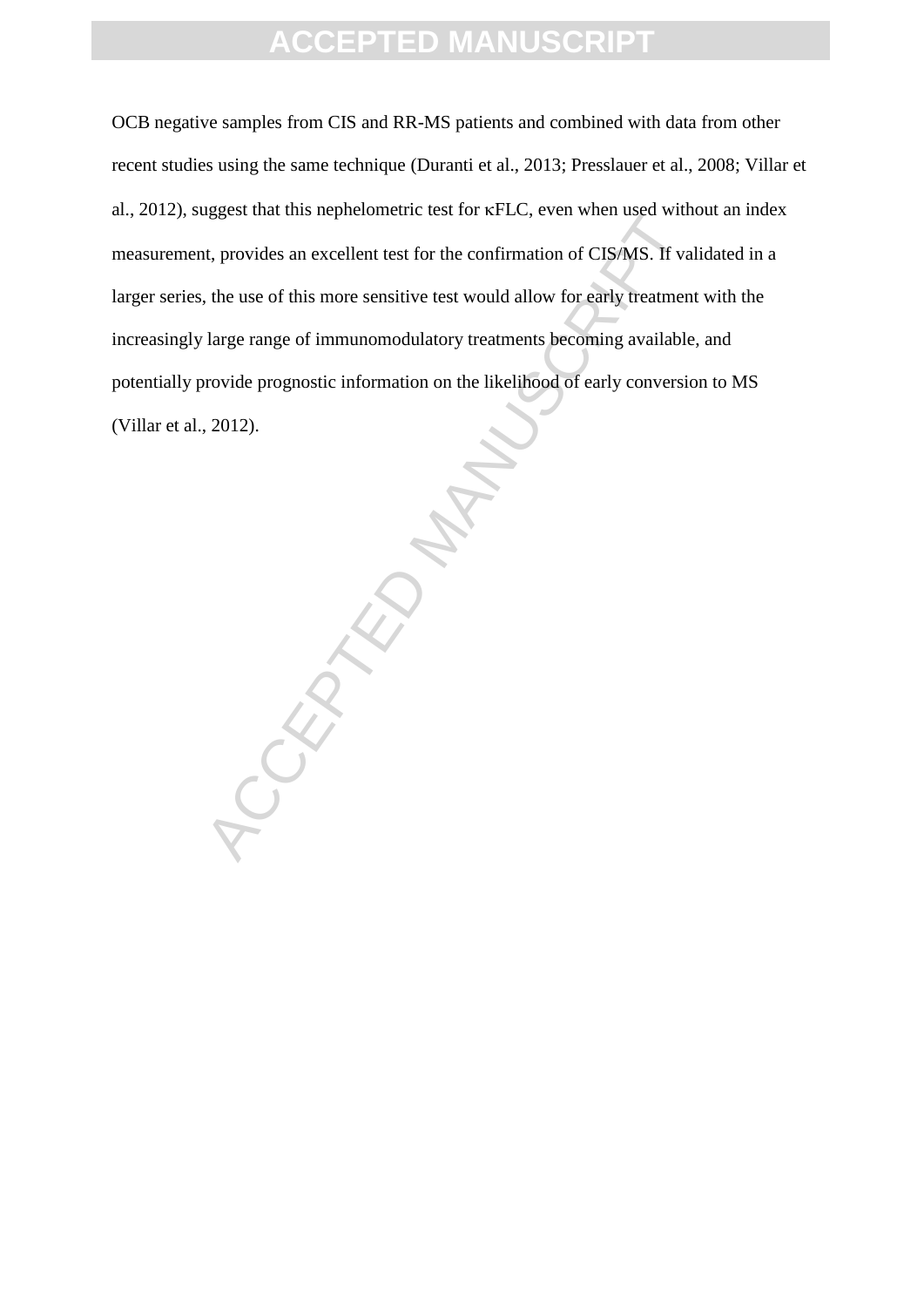#### **Figure legends**

th multiple sclerosis (MS), but not other neurological diseases.<br>FLC were measured in matched CSF (A,B) and peripheral blood s<br>at the time of the diagnostic lumbar puncture. CIS, clinically isol<br>nary-progressive MS; RR-MS **Figure 1. Free light chains (FLC) are elevated in the cerebrospinal fluid (CSF) from patients with multiple sclerosis (MS), but not other neurological diseases.** The levels of  $\kappa$ FLC and  $\lambda$ FLC were measured in matched CSF ( $\mathbf{A}$ , $\mathbf{B}$ ) and peripheral blood serum samples (**C,D**), taken at the time of the diagnostic lumbar puncture. CIS, clinically isolated syndrome; PP-MS, primary-progressive MS; RR-MS, relapsing-remitting MS; OND, other neurological disease; ONID, other neurological inflammatory disease. Kruskal-Wallis multiple group comparison with Dunn's post test; \*\*, p<0.01, \*\*\*, p<0.001. All other comparisons were not significant  $(p>0.05)$ .

**Figure 2. Receiver operator characteristic (ROC) analysis of cerebrospinal fluid (CSF) free light chain (FLC) reveals a high degree of sensitivity and specificity for multiple sclerosis (MS).** ROC curves are shown for CSF  $\kappa$ FLC (**A,B**),  $\lambda$ FLC (**C,D**), and combined  $\kappa$ and  $\lambda$  FLC levels (**E,F**). The levels of CSF  $\kappa$ FLC (cut-off dotted line of 0.9mg/L) in MS and non-MS groups subdivided according to a positive oligoclonal band (OCB) (**G).** CIS, clinically isolated syndrome.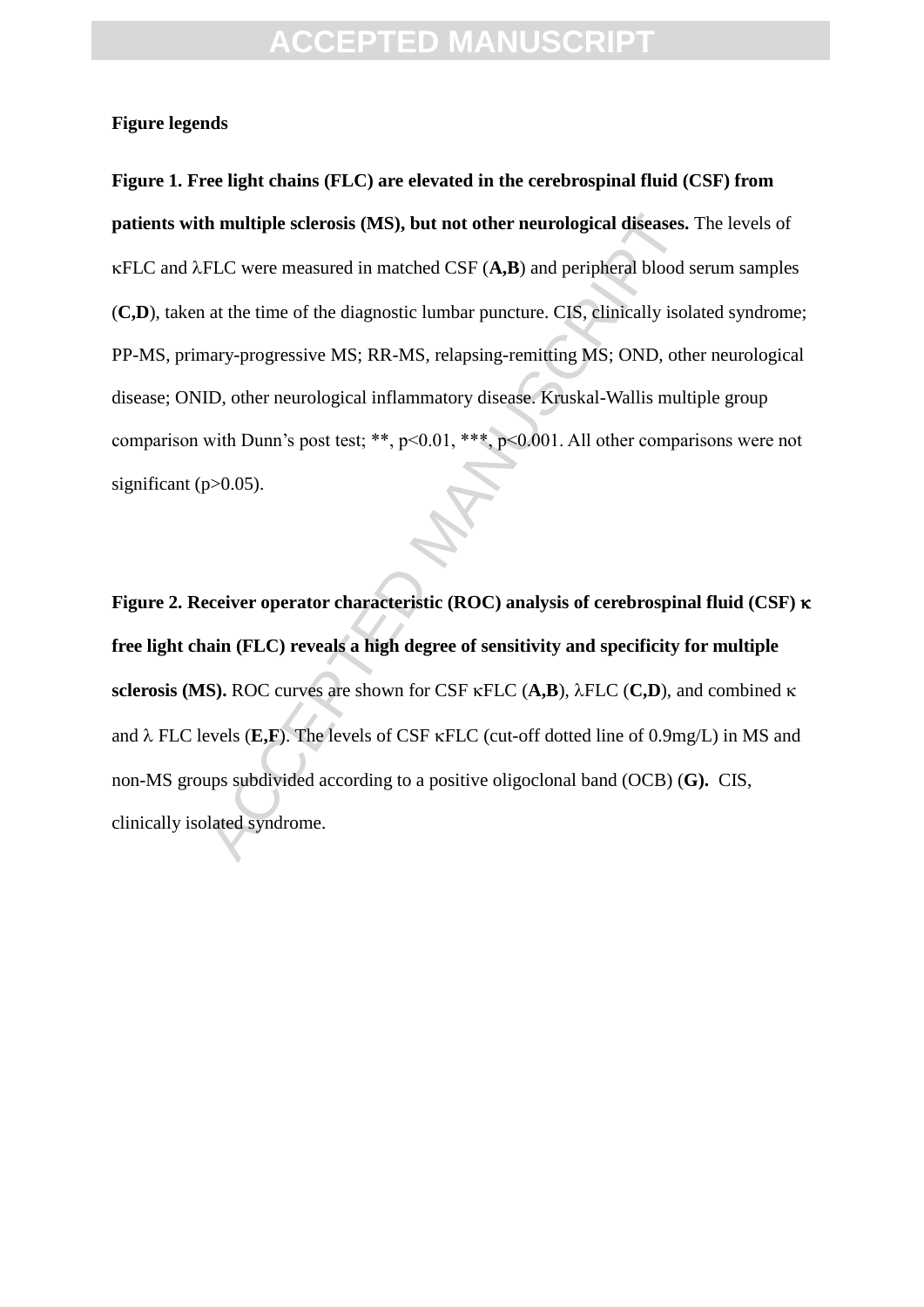IV isolated syndrome; PP-MS, primary-progressive MS; RR-MS,<br>S; OND, other neurological disease; ONID, other neurological inf<br>skal-Wallis multiple group comparison with Dumn's post test; \*, p<br>p<0.001. All other comparisons **Figure 3. Determining the ratio of cerebrospinal fluid (CSF) free light chain (FLC) to total protein does not increase sensitivity or specificity for multiple sclerosis (MS).** The levels of CSF  $\kappa$  and  $\lambda$  FLC per unit protein in the CSF were determined for each group (A,B). CIS, clinically isolated syndrome; PP-MS, primary-progressive MS; RR-MS, relapsingremitting MS; OND, other neurological disease; ONID, other neurological inflammatory disease. Kruskal-Wallis multiple group comparison with Dunn's post test; \*, p<0.05; \*\*, p<0.01, \*\*\*, p<0.001. All other comparisons were not significant (p>0.05). Receiver operator characteristic curves are shown for CSF  $\kappa$ FLC/protein (**C**).

**Figure 4. Cerebrospinal fluid (CSF) free light chain (FLC) levels correlate with CSF lymphocyte cell number but not T2 lesion load.** Correlations between CSF  $\kappa$ FLC and T2 lesion load (**A**) and CSF cells/ml (**B**). CIS, clinically isolated syndrome; PP-MS, primaryprogressive MS; RR-MS, relapsing-remitting MS. Spearman correlation.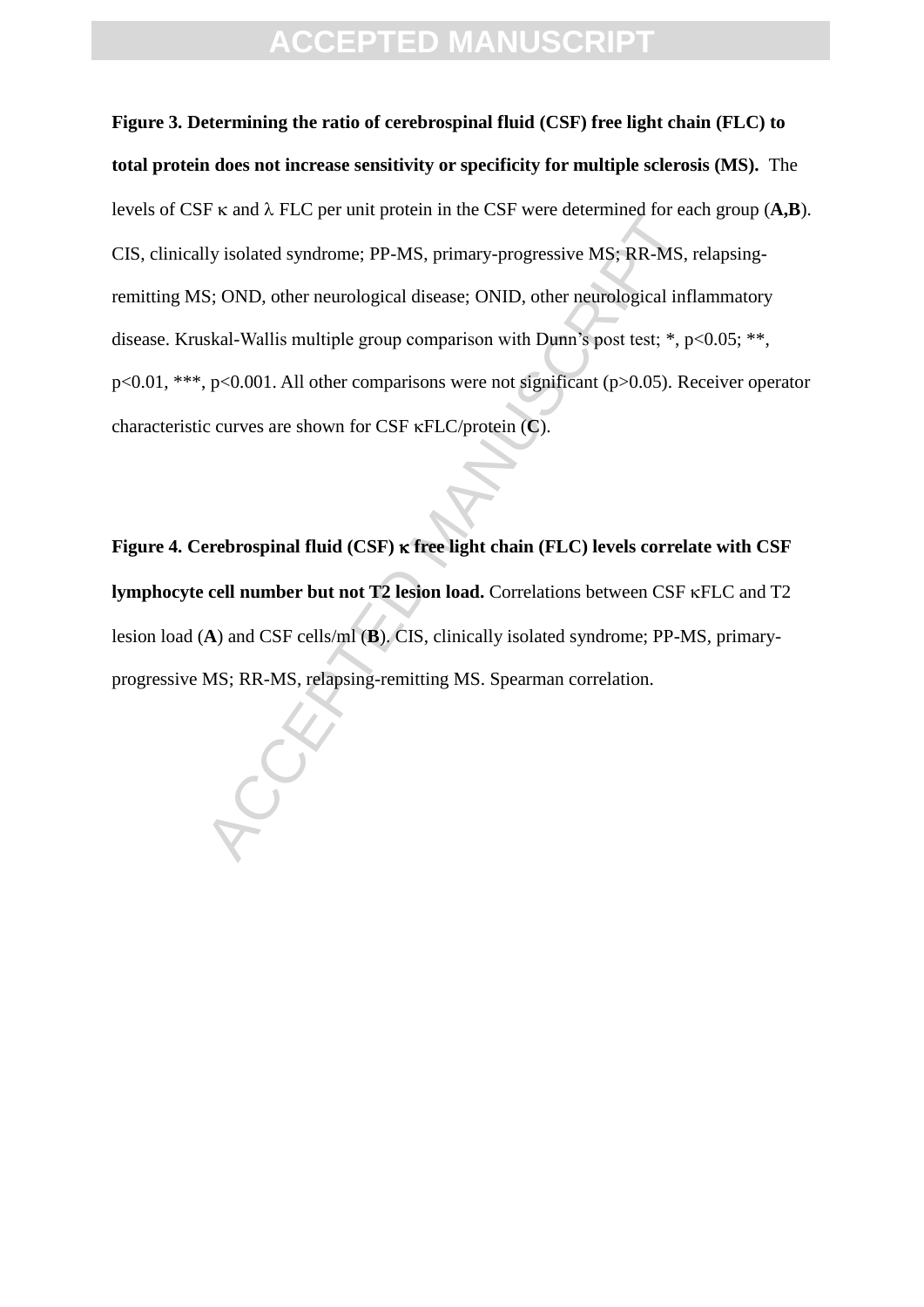| <b>Patient group</b>                                 | $\mathbf n$ | Gender<br>M/F | Age<br>median (range) | <b>Diagnosis</b>                                                                                                                                                                                                                                                                                                                                                                               |
|------------------------------------------------------|-------------|---------------|-----------------------|------------------------------------------------------------------------------------------------------------------------------------------------------------------------------------------------------------------------------------------------------------------------------------------------------------------------------------------------------------------------------------------------|
| Clinically-isolated<br>syndrome (CIS)                | 21          | 6/15          | $37(21-70)$           |                                                                                                                                                                                                                                                                                                                                                                                                |
| Primary-progressive<br>MS (PP-MS)                    | 11          | 5/6           | $51(43-72)$           |                                                                                                                                                                                                                                                                                                                                                                                                |
| Relapsing-remitting<br>MS (RR-MS)                    | 21          | 3/18          | 40 (19-72)            |                                                                                                                                                                                                                                                                                                                                                                                                |
| Other neurological<br>disease (OND)                  | 90          | 24/66         | $44.5(17-85)$         | CSF pathways disease (4), Miscellaneous (12), Acute neurodegenerative<br>disease (6), Undetermined (17), Functional (2), Headache syndrome (24),<br>Degenerative (5), Idiopathic intracranial hypertension (8), Anxiety (3),<br>Neuropathy (4), Vascular (1), Pain syndrome (4)                                                                                                                |
| Other neurological<br>inflammatory disease<br>(ONID) | 17          | 10/7          | 53 (24-83)            | APS, Behçet's (2), Assymetric axonal neuropathy,<br>Compressive myelopathy (2), Anti-MAG neuropathy, Neuroretinitis,<br>Sjogrens syndrome, Idiopathic transverse myelitis, Aseptic meningitis,<br>Inflammatory cervical myelopathy,<br>Longitudinally Extensive Transverse Myelitis, Vasculitic sensory neuropathy,<br>Neurosarcoidosis (2), Chronic inflammatory demyelinating polyneuropathy |

**Table 1. Patient characteristics.**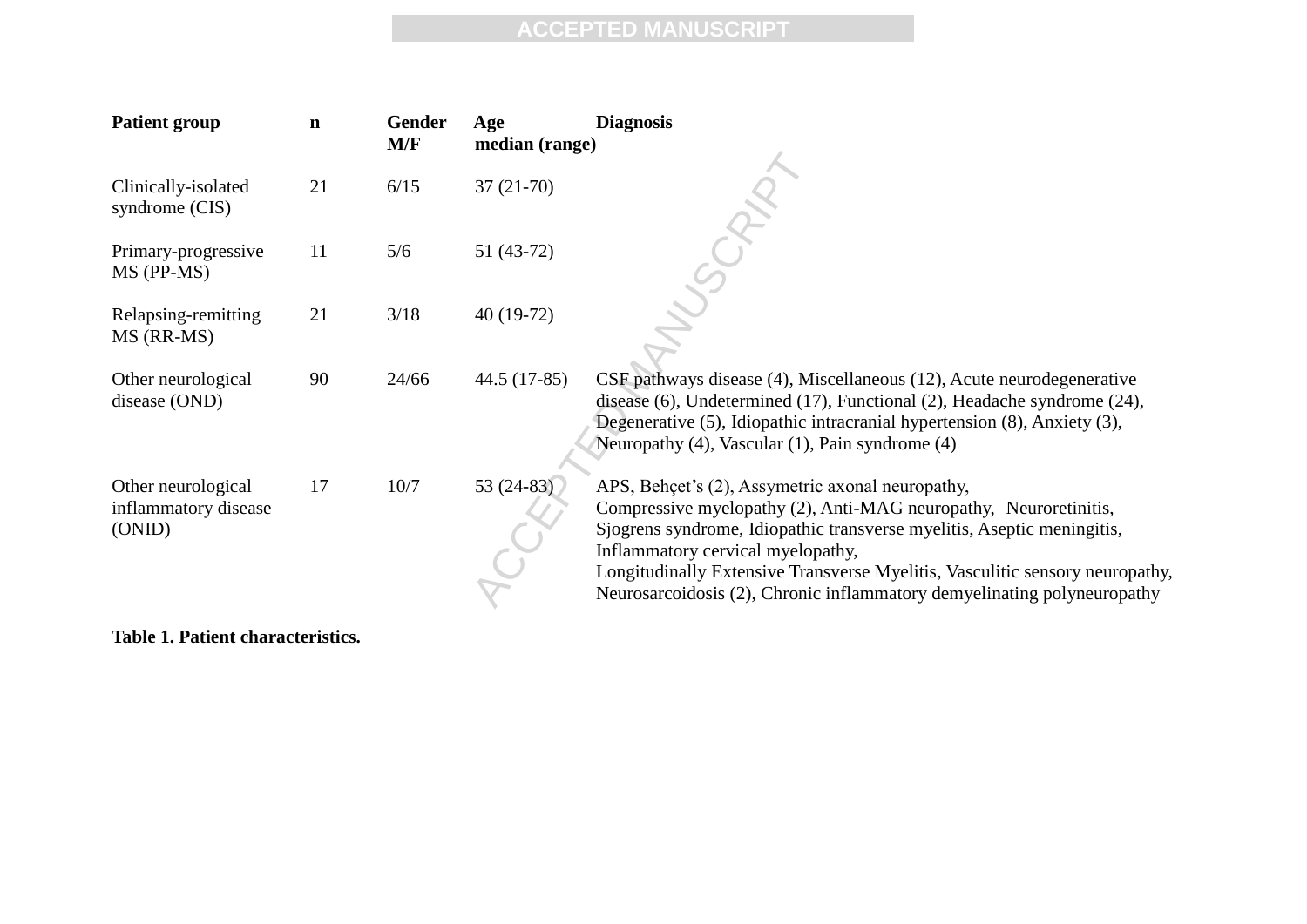| Patient                                                                                               | Sample     | $\kappa FLC$ (mg/L) | $\lambda FLC$ (mg/L) | <b>KFLC/protein</b> |  |  |  |  |
|-------------------------------------------------------------------------------------------------------|------------|---------------------|----------------------|---------------------|--|--|--|--|
| group                                                                                                 | type       | (median; range)     | (median; range)      | (median; range)     |  |  |  |  |
| CIS <sup>a</sup>                                                                                      | <b>CSF</b> | 8.08; 0.06-26.03    | $0.25; 0.10 - 9.49$  | 22.52; 0.24-98.25   |  |  |  |  |
|                                                                                                       | Serum      | 12.88; 2.09-22.10   | 13.89; 7.73-55.54    | $ND^b$              |  |  |  |  |
| PP-MS                                                                                                 | <b>CSF</b> | 7.56; 1.61-35.56    | $0.80; 0.08-3.96$    | 24.39; 3.59-93.16   |  |  |  |  |
|                                                                                                       | Serum      | 12.34; 1.79-20.08   | 13.48; 2.22-17.56    | <b>ND</b>           |  |  |  |  |
| RR-MS                                                                                                 | <b>CSF</b> | 8.01; 0.14-29.12    | 1.29; 0.05-7.99      | 29.84; 0.63-87.08   |  |  |  |  |
|                                                                                                       | Serum      | 10.78; 6.42-22.23   | 11.35; 7.00-19.83    | <b>ND</b>           |  |  |  |  |
| <b>OND</b>                                                                                            | <b>CSF</b> | $0.14; 0.06 - 0.79$ | $0.08; 0.05 - 0.36$  | $0.47; 0.10 - 2.83$ |  |  |  |  |
|                                                                                                       | Serum      | 11.73; 1.59-74.52   | 13.20; 5.25-72.64    | <b>ND</b>           |  |  |  |  |
| <b>ONID</b>                                                                                           | <b>CSF</b> | $0.25; 0.06 - 4.47$ | $0.17; 0.05 - 0.71$  | $0.54; 0.17-13.54$  |  |  |  |  |
|                                                                                                       | Serum      | 13.77; 2.01-30.15   | 13.57; 5.78-45.86    | <b>ND</b>           |  |  |  |  |
| Table 2. CSF and serum free light chain (FLC) levels. <sup>a</sup> CIS, clinically isolated syndrome; |            |                     |                      |                     |  |  |  |  |
| PP-MS, primary-progressive MS; RR-MS, relapsing-remitting MS; OND, other neurological                 |            |                     |                      |                     |  |  |  |  |
| disease (OND); ONID, other neurological inflammatory disease. <sup>b</sup> ND; not determined.        |            |                     |                      |                     |  |  |  |  |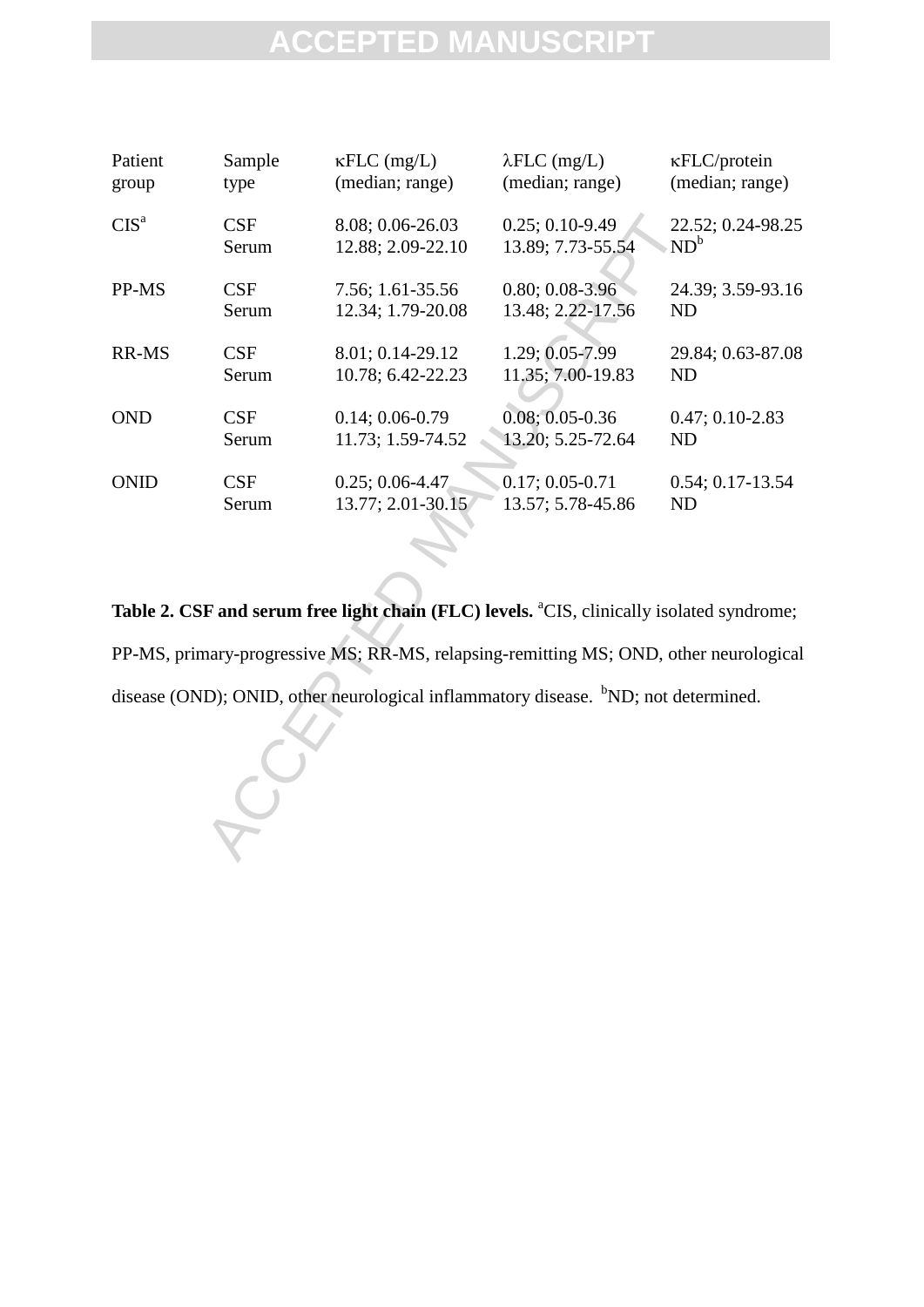| Comparison                 | Sensitivity<br>$(\% )$ | Specificity<br>(% ) | Area under curve | Cut-off used<br>(mg/L) |
|----------------------------|------------------------|---------------------|------------------|------------------------|
| $CSF$ $\kappa FLC$         |                        |                     |                  |                        |
| All MS vs. non-MS          | 96.2                   | 98.1                | 0.971            | 0.87                   |
| $CIS$ vs. non- $MS$        | 95.2                   | 98.1                | 0.953            | 0.99                   |
| CSF <sub>AFLC</sub>        |                        |                     |                  |                        |
| All MS vs. non-MS          | 60.4                   | 98.1                | 0.918            | 0.57                   |
| $CIS$ vs. non- $MS$        | 33.3                   | 98.1                | 0.904            | 0.59                   |
| $CSF \kappa + \lambda FLC$ |                        |                     |                  |                        |
| All MS vs. non-MS          | 96.2                   | 98.1                | 0.980            | 1.47                   |
| $CIS$ vs. non- $MS$        | 95.4                   | 98.1                | 0.981            | 1.54                   |
| $CSF$ $\kappa$ FLC/protein |                        |                     |                  | (ratio)                |
| All MS vs. non-MS          | 94.2                   | 98.1                | 0.975            | 2.98                   |
| $CIS$ vs. non- $MS$        | 95.0                   | 98.1                | 0.957            | 2.98                   |
|                            |                        |                     |                  |                        |

**Table 3. Receiver operator characteristic analysis of CSF free light chain (FLC) levels.** 

RECEPTED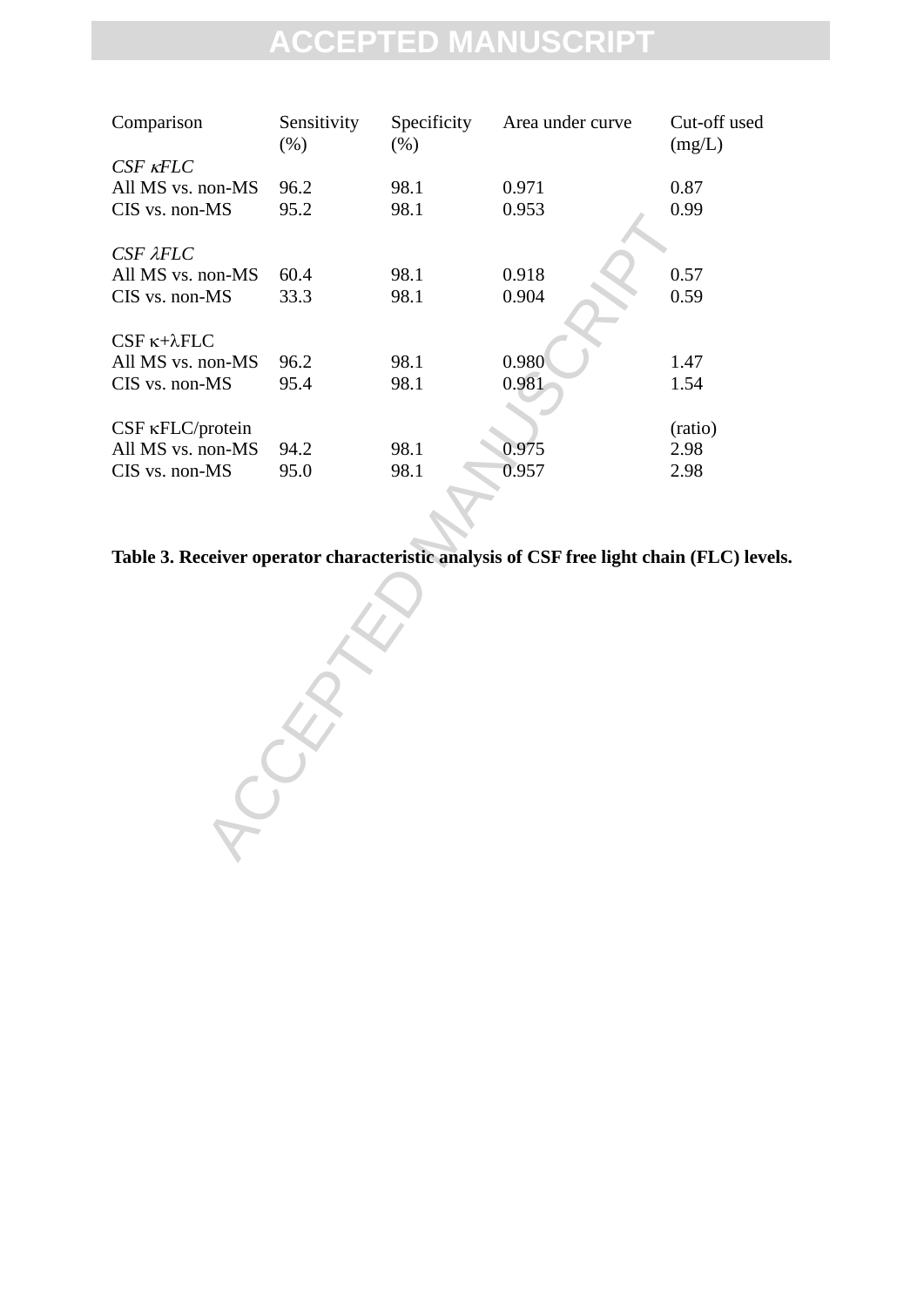#### **Acknowledgements**

This work was supported by the Multiple Sclerosis Society [935/10 and 954/11].

ACCEPTED MANUSCRIPT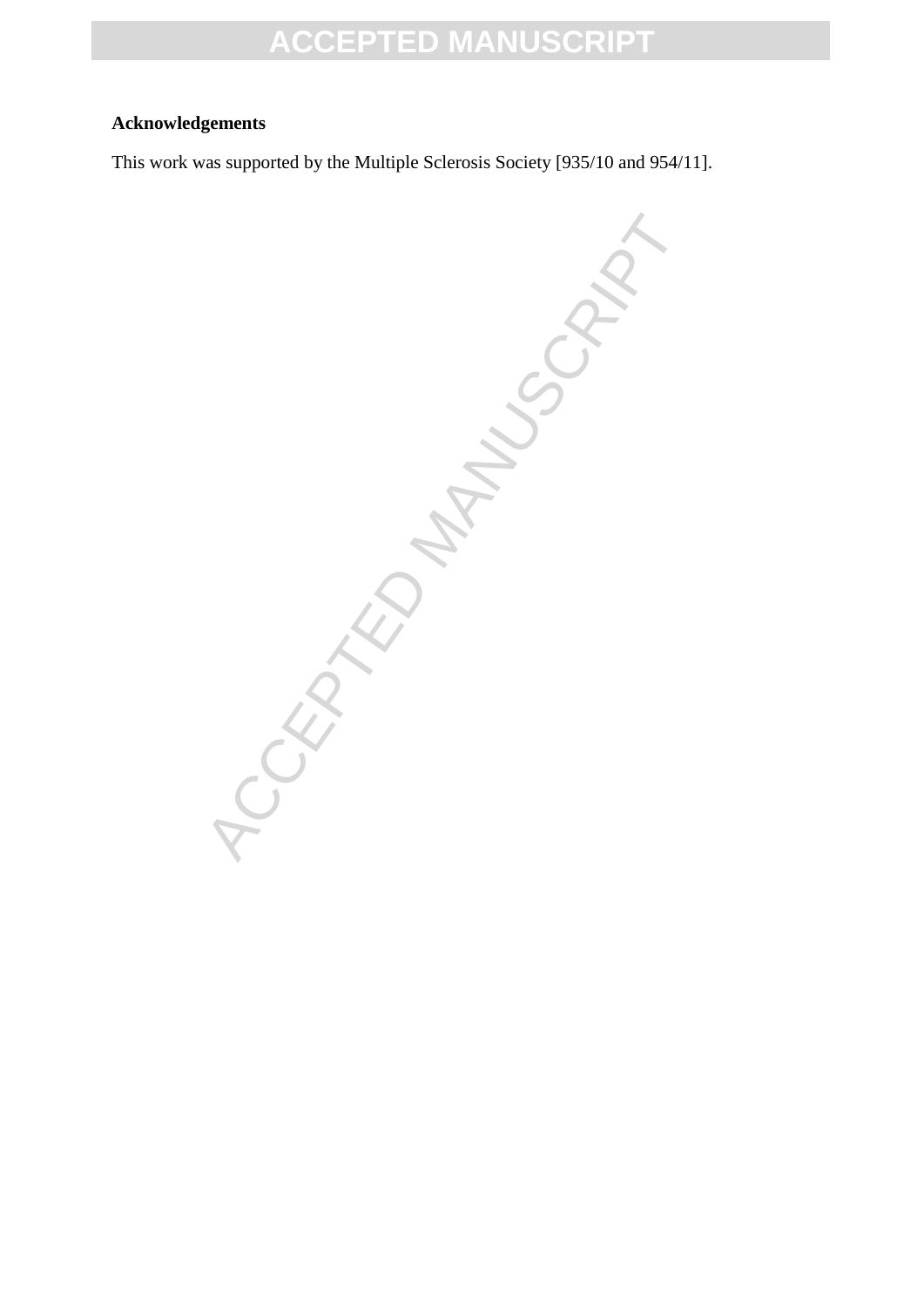#### **References**

Aloisi F, Serafini B, Magliozzi R, Howell OW, Reynolds R. Detection of Epstein-Barr virus and B-cell follicles in the multiple sclerosis brain: what you find depends on how and where you look. Brain. 2010;133:e157.

Arneth B, Birklein F. High sensitivity of free lambda and free kappa light chains for detection of intrathecal immunoglobulin synthesis in cerebrospinal fluid. Acta Neurol Scand. 2009;119:39-44.

Bradwell AR, Carr-Smith HD, Mead GP, Tang LX, Showell PJ, Drayson MT, et al. Highly sensitive, automated immunoassay for immunoglobulin free light chains in serum and urine. Clin Chem. 2001;47:673-80.

bllicles in the multiple sclerosis brain: what you find depends on h<br>
ania. 2010;133:e157.<br>
irklein F. High sensitivity of free lambda and free kappa light chain<br>
il immunoglobulin synthesis in cerebrospinal fluid. Acta Ne Disanto G, Berlanga AJ, Handel AE, Para AE, Burrell AM, Fries A, et al. Heterogeneity in multiple sclerosis: scratching the surface of a complex disease. Autoimmune Dis. 2010;2011:932351.

Duranti F, Pieri M, Centonze D, Buttari F, Bernardini S, Dessi M. Determination of kappaFLC and kappa Index in cerebrospinal fluid: a valid alternative to assess intrathecal immunoglobulin synthesis. J Neuroimmunol. 2013;263:116-20.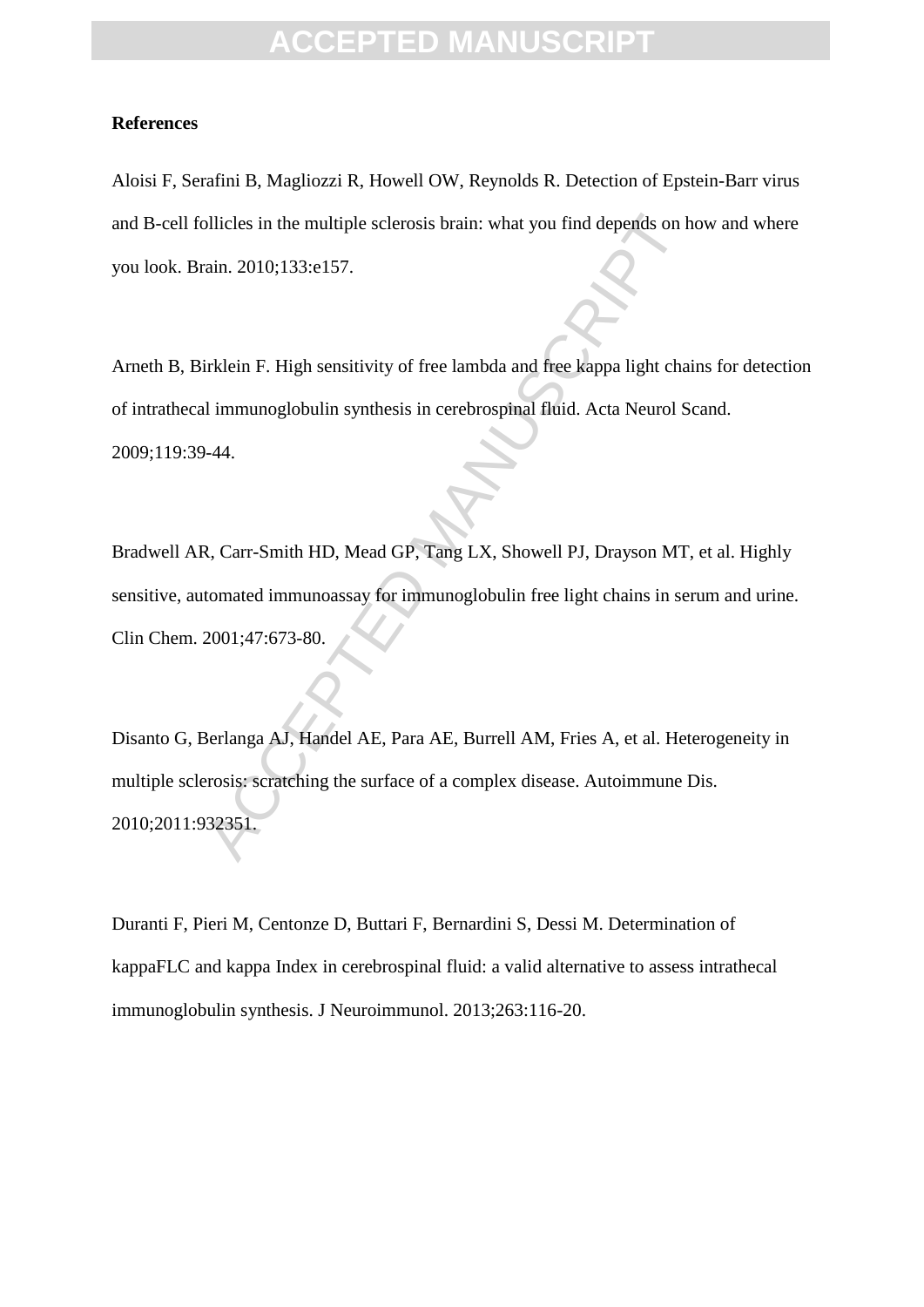Kaplan B, Golderman S, Yahalom G, Yeskaraev R, Ziv T, Aizenbud BM, et al. Free light chain monomer-dimer patterns in the diagnosis of multiple sclerosis. J Immunol Methods. 2013;390:74-80.

Katsavos S, Anagnostouli M. Biomarkers in Multiple Sclerosis: An Up-to-Date Overview. Mult Scler Int. 2013;2013:340508.

Anagnostouli M. Biomarkers in Multiple Sclerosis: An Up-to-Dat<br>nt. 2013;2013:340508.<br>A, Clark RJ, Abraham RS, Bryant S, Lymp JF, Bradwell AR, et al<br>tervals and diagnostic ranges for free kappa and free lambda imm<br>relative Katzmann JA, Clark RJ, Abraham RS, Bryant S, Lymp JF, Bradwell AR, et al. Serum reference intervals and diagnostic ranges for free kappa and free lambda immunoglobulin light chains: relative sensitivity for detection of monoclonal light chains. Clin Chem. 2002;48:1437-44.

Khademi M, Kockum I, Andersson ML, Iacobaeus E, Brundin L, Sellebjerg F, et al. Cerebrospinal fluid CXCL13 in multiple sclerosis: a suggestive prognostic marker for the disease course. Mult Scler. 2011;17:335-43.

Meinl E, Krumbholz M, Hohlfeld R. B lineage cells in the inflammatory central nervous system environment: migration, maintenance, local antibody production, and therapeutic modulation. Ann Neurol. 2006;59:880-92.

Messaoudani N, Djidjik R, Ghaffor M. Comments on CSF kappaFLC assay evaluation in assessing intrathecal synthesis. J Neuroimmunol. 2014;266:89.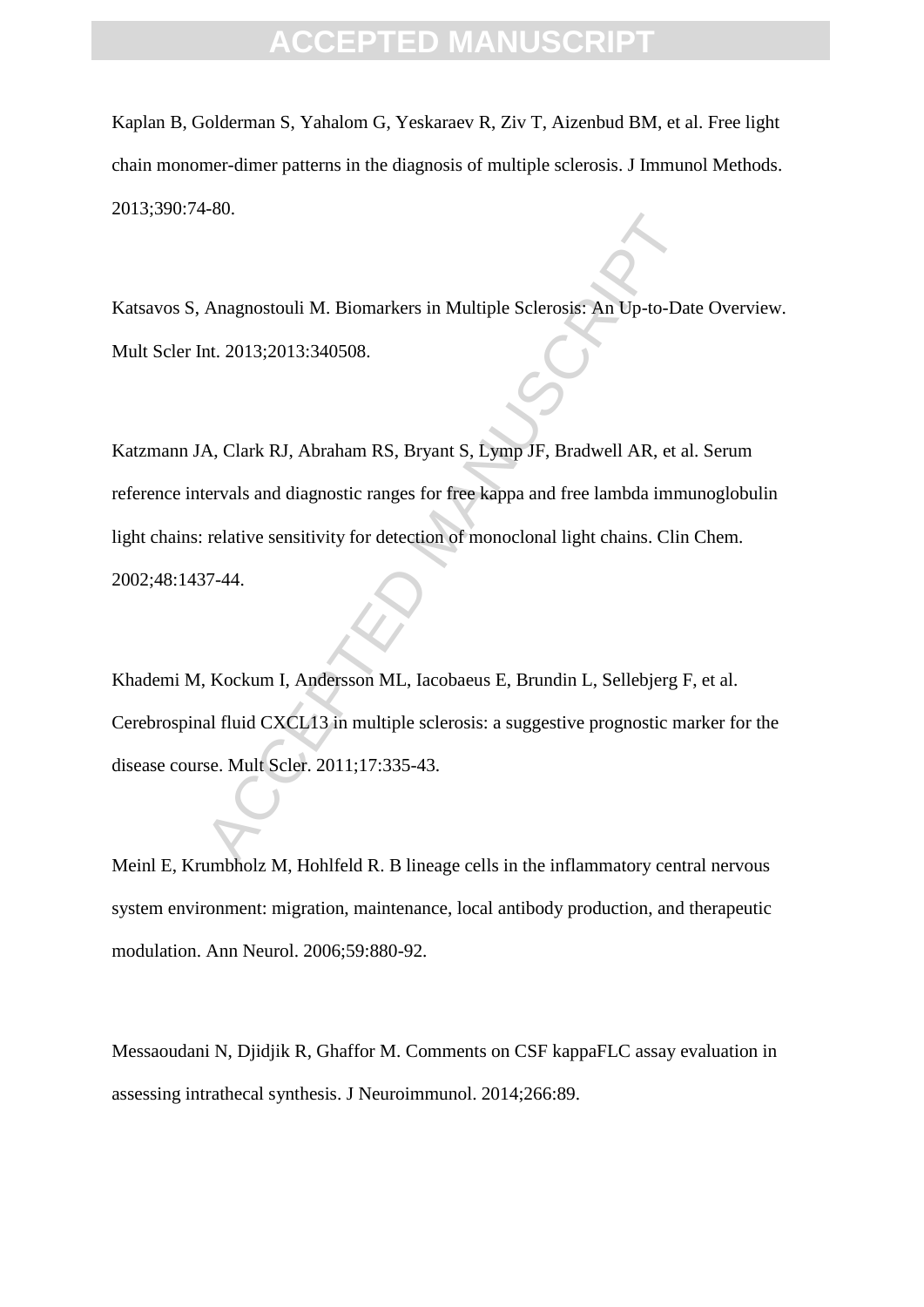Nylander A, Hafler DA. Multiple sclerosis. J Clin Invest. 2012;122:1180-8.

Reingold SC, Banwell B, Clanet M, Cohen JA, Filippi M, et al. I<br>nultiple sclerosis: 2010 revisions to the McDonald criteria. Ann N<br>2-302.<br>Nilosavljevic D, Brucke T, Bayer P, Hubl W. Elevated levels of<br>in CSF support the di Polman CH, Reingold SC, Banwell B, Clanet M, Cohen JA, Filippi M, et al. Diagnostic criteria for multiple sclerosis: 2010 revisions to the McDonald criteria. Ann Neurol. 2011;69:292-302.

Presslauer S, Milosavljevic D, Brucke T, Bayer P, Hubl W. Elevated levels of kappa free light chains in CSF support the diagnosis of multiple sclerosis. J Neurol. 2008;255:1508-14.

Senel M, Tumani H, Lauda F, Presslauer S, Mojib-Yezdani R, Otto M, et al. Cerebrospinal fluid immunoglobulin kappa light chain in clinically isolated syndrome and multiple sclerosis. PLoS One. 2014;9:e88680.

Solling K. Free light chains of immunoglobulins. Scand J Clin Lab Invest Suppl. 1981;157:1- 83.

Tumani H, Hartung HP, Hemmer B, Teunissen C, Deisenhammer F, Giovannoni G, et al. Cerebrospinal fluid biomarkers in multiple sclerosis. Neurobiol Dis. 2009;35:117-27.

Villar LM, Espino M, Costa-Frossard L, Muriel A, Jimenez J, Alvarez-Cermeno JC. High levels of cerebrospinal fluid free kappa chains predict conversion to multiple sclerosis. Clin Chim Acta. 2012;413:1813-6.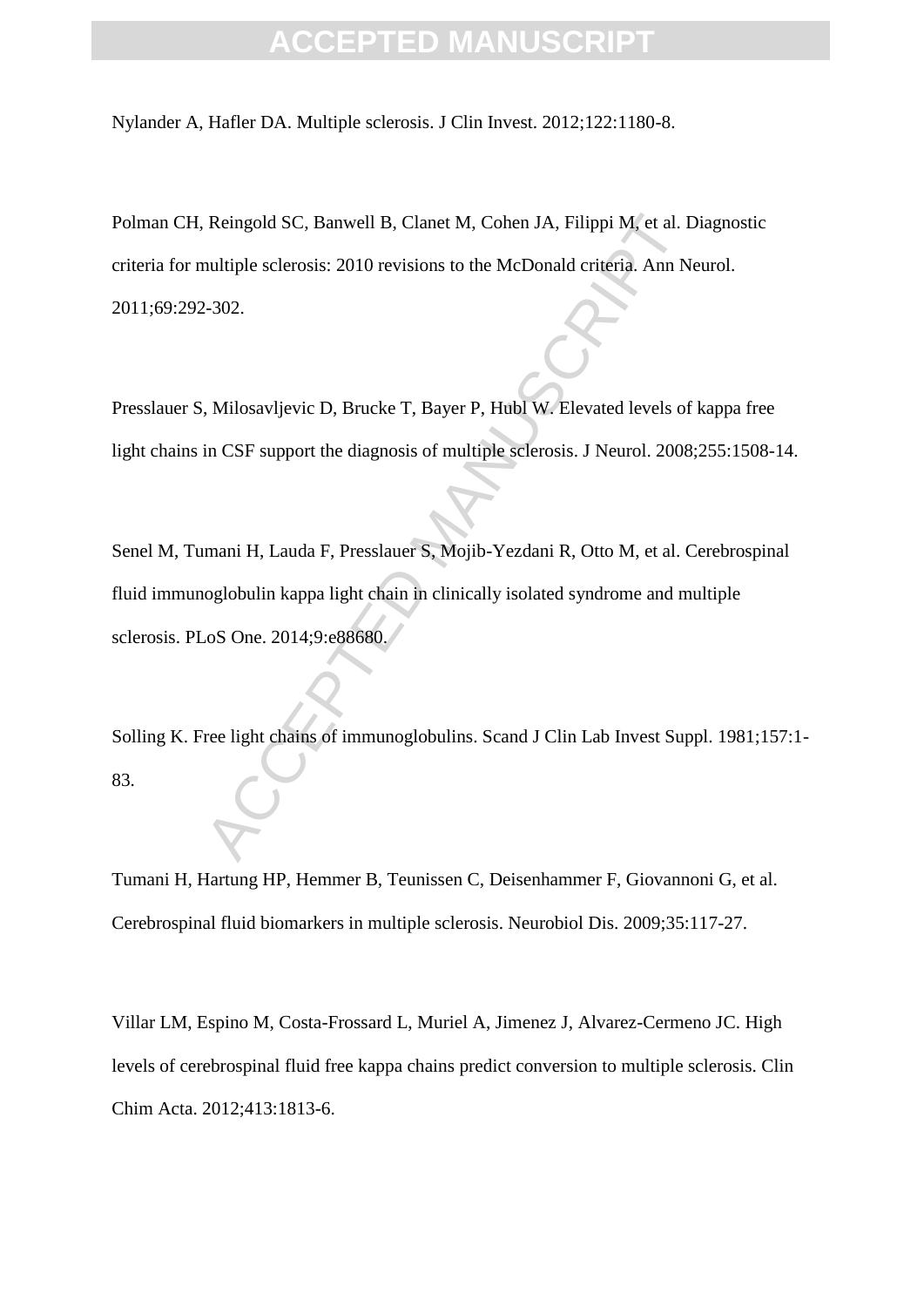

Fig. 1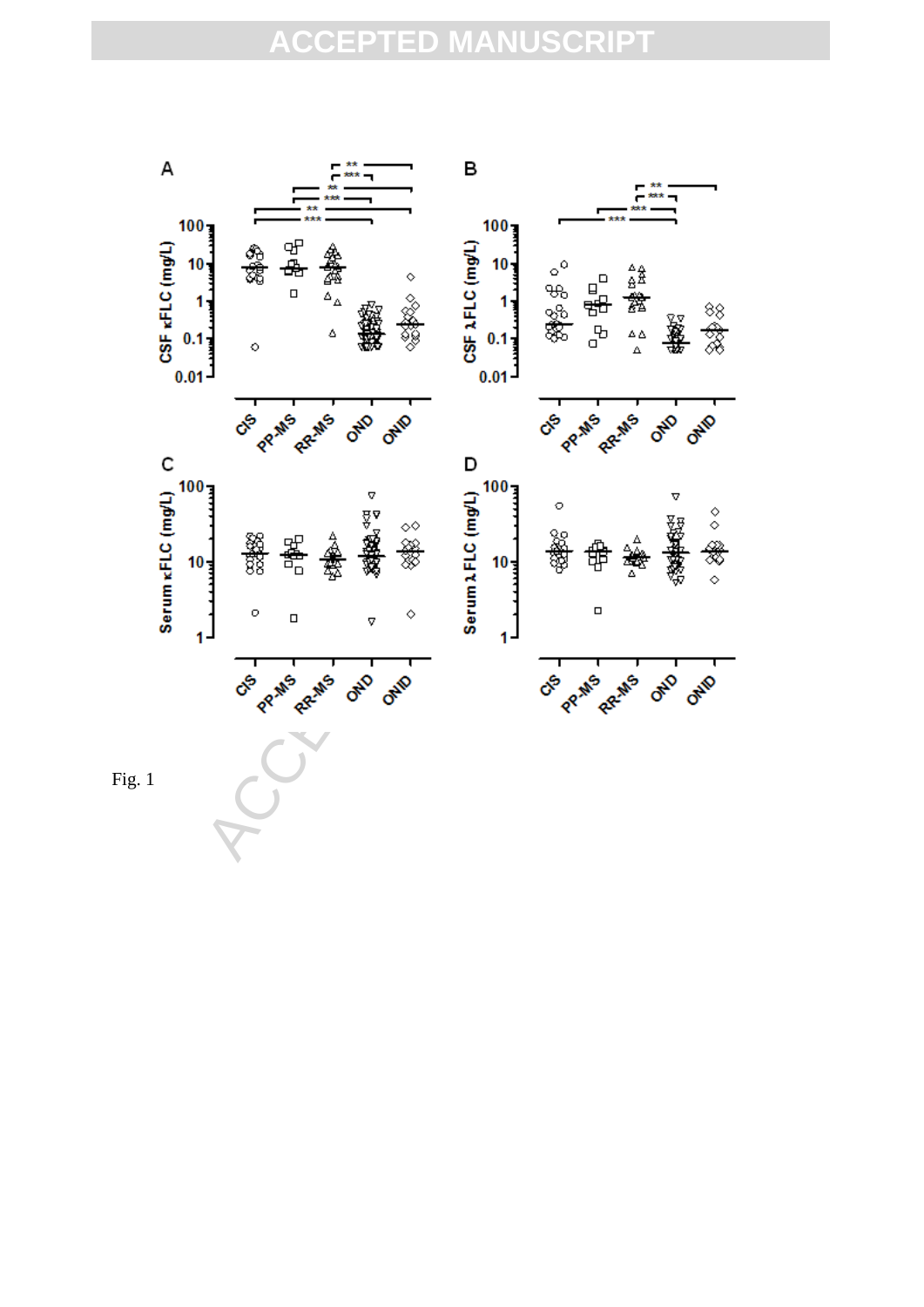

Fig. 2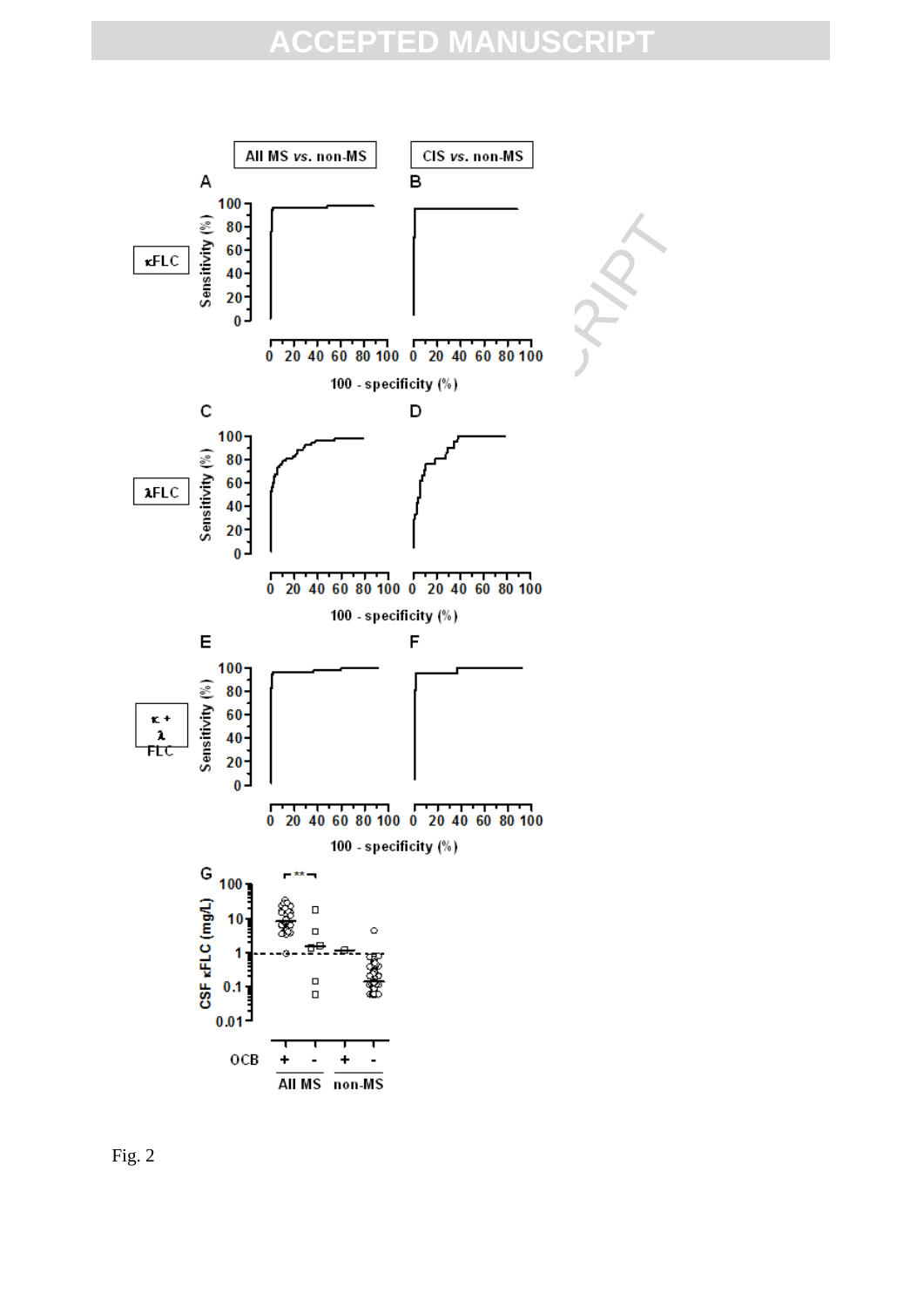